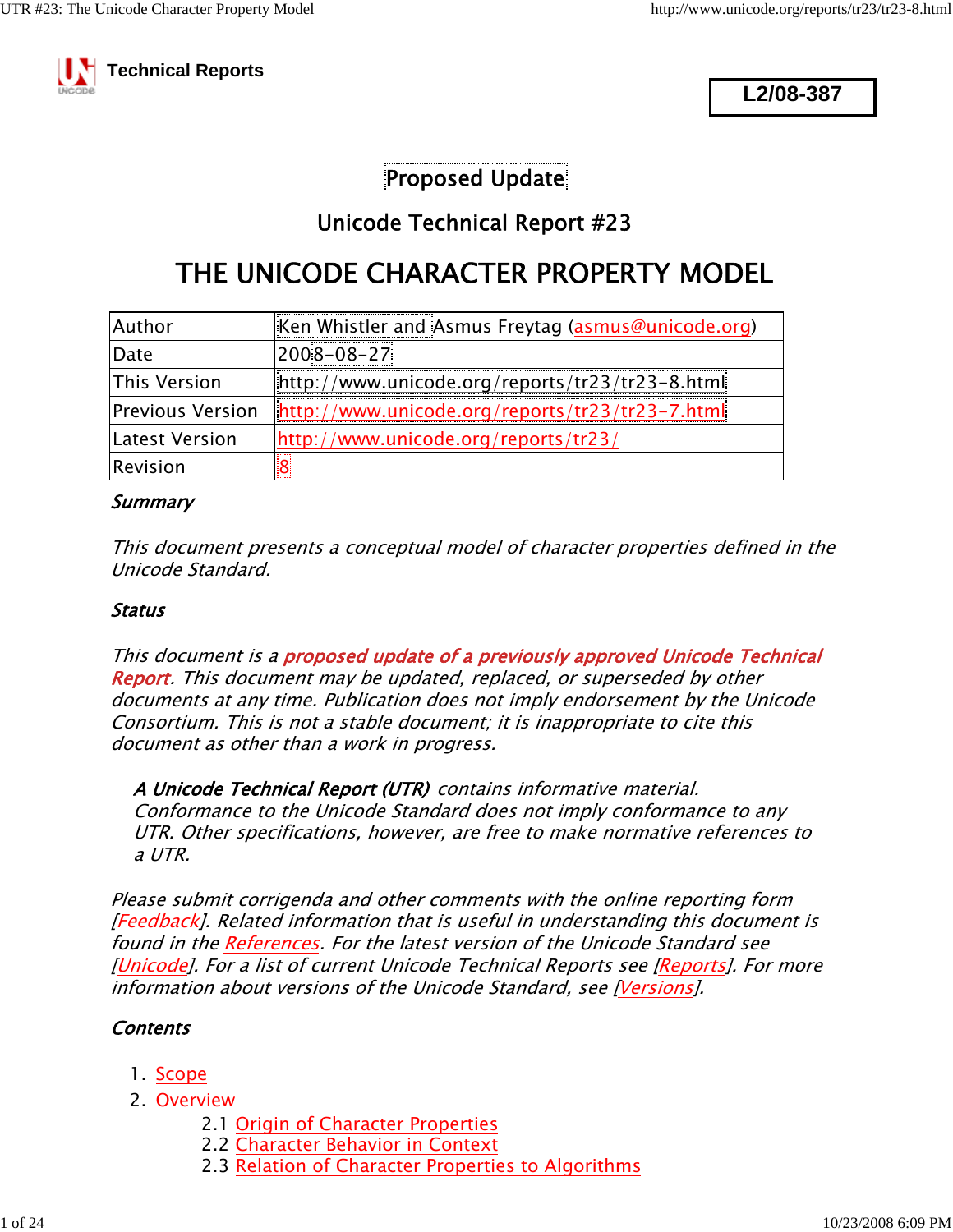- 2.4 Code Point Properties and Abstract Character Properties
- 2.5 Normative Properties
- 2.6 Informative Properties
- 2.7 Referring to Properties
- 2.8 The Unicode Character Database
- 3. <u>Definitions</u>
	- 3.1 Properties and Property Values
	- 3.2 Types of Property Values
	- 3.3 Types of Properties
	- 3.4 Conformance Status of Properties
	- 3.5 Classification of Properties
	- 3.6 String Functions
	- 3.7 Classification of String Functions
	- 3.8 Other Definitions
- 4. <u>Conformance–related Considerations</u>
	- 4.1 Conformance Requirements
	- 4.2 Algorithms and Character Properties
	- 4.3 Overriding Properties and Higher-level Protocols
- Updating Character Properties and Extending the Standard 5.
	- 5.1 Updating Properties
	- 5.2 Stability Guarantees
	- 5.3 Consistency of Properties
	- 5.4 Provisional Properties
	- 5.5 Stabilized Properties
- 6. <u>Special Property Values</u>
	- 6.1 Not Applicable Value
	- 6.2 Default Values
	- 6.3 Preliminary Property Assignments

References

Acknowledgements

**Revisions**Modifications

# 1. Scope

This report discusses of common aspects of character properties. This description of the Unicode character property model is not intended to supersede the normative information on properties in The Unicode Standard [Unicode], nor the existing body of technical reports and documentation files in the Unicode Character Database that provide detailed descriptions for particular character properties. Instead it presents a general overview and typology of character properties and property values.

In some ways, the model of character properties presented here goes beyond the current text of the standard, because it lays the foundation for a future clarification of the definition of character properties in later updates to the Unicode standard.

This report specifically covers formal character properties, which are those attributes of characters specified according to the definitions set forth in this report.

# 2. Overview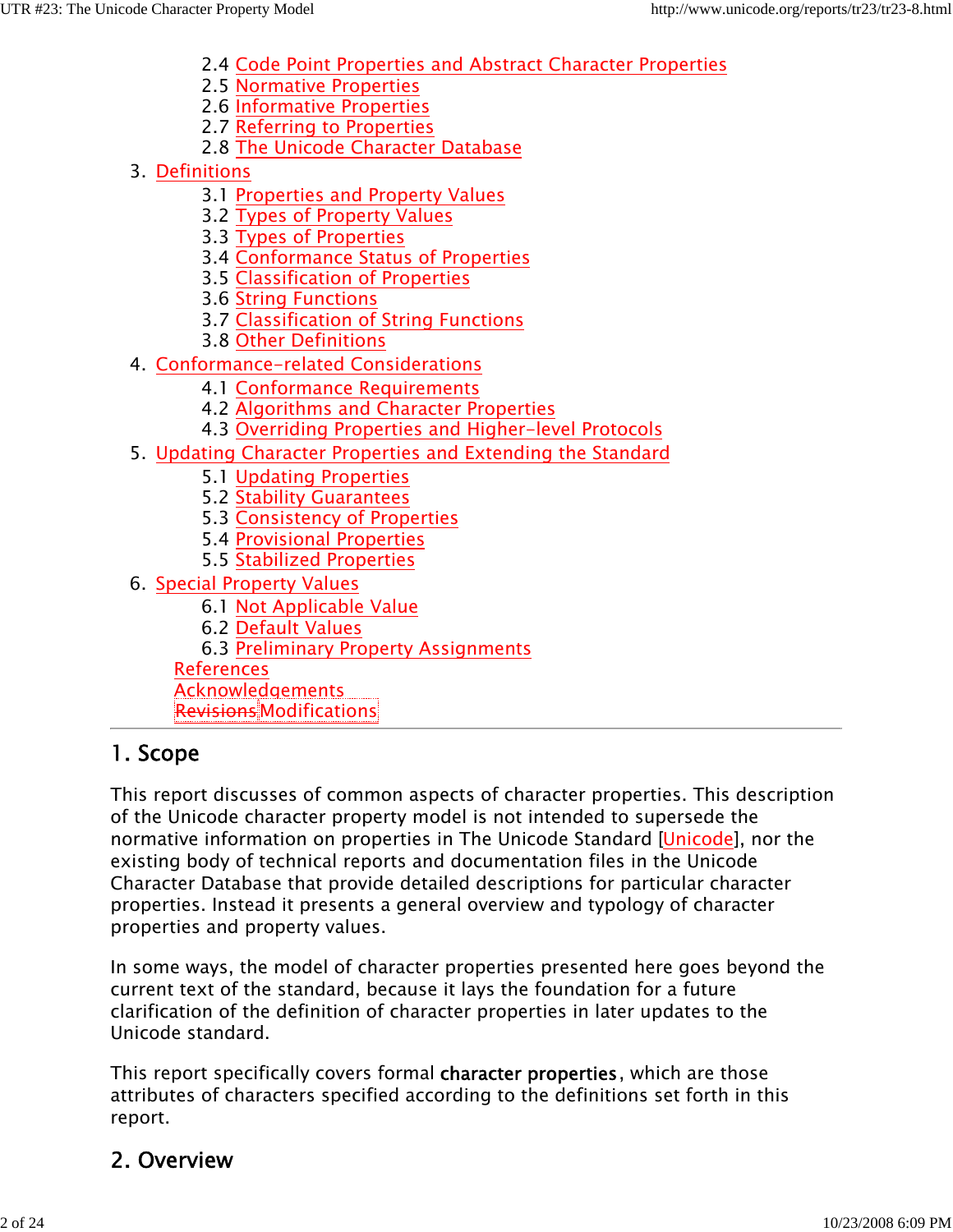At its most basic, a character property relates a character to a value. At its most general, a property can be considered a function that maps from code points to specific property values.

## 2.1 Origin of Character Properties

The Unicode Standard views character semantics as inherent to the definition of a character, and conformant processes are required to take these into account when interpreting characters.

*D3 Character semantics:* The semantics of a character are determined by its identity, normative properties, and behavior.

The assignment of character semantics in the Unicode Standard is based on character behavior. Other character set standards leave it to the implementer, or to unrelated secondary standards, to assign character semantics to characters. In contrast, the Unicode Standard supplies a rich set of character attributes, called properties, for each character contained in it. Many properties are specified in relation to processes or algorithms that interpret them, in order to implement the character behavior.

## 2.2 Character Behavior in Context

The interpretation of some properties (such as whether a character is a digit or not) is largely independent of context, whereas the interpretation of others (such as directionality) is applicable to a character sequence as a whole, rather than to the individual characters that compose the sequence.

Other examples that require context include title casing, and the classification of neutrals in script assignments. The line breaking rules of *UAX#14 Unicode Line* Breaking *Properties Algorithm* [LineBreak] involve character pairs and triples, and in certain cases, longer sequences. The glyph(s) defined by a combining character sequence are the result of contextual analysis in the display shaping engine. Isolated character properties typically only tell part of the story.

In some cases, the expected character behavior depends on external context, such as the type and nature of the document, the language of the text, or the cultural expectations of the user. Properties modeling such behaviors may be specified in separate standards, as is the case for the UTS#10 Unicode Collation Algorithm [UCA]. Where a reasonably generic set of property values can be assigned, for example for [LineBreak], such properties may be defined as part of [Unicode]. Such properties and any algorithms related to them define useful default behavior, which can be further customized or tailored to meet more specific requirements.

## 2.3 Relation of Character Properties to Algorithms

When modeling character behavior with computer processes, formal character properties are assigned to achieve the expected results. Such modeling depends heavily on the algorithms used to produce these results. In some cases, a given character property is specified in close conjunction with a detailed specification of an algorithm. In other cases, algorithms are implied but not specified, or there are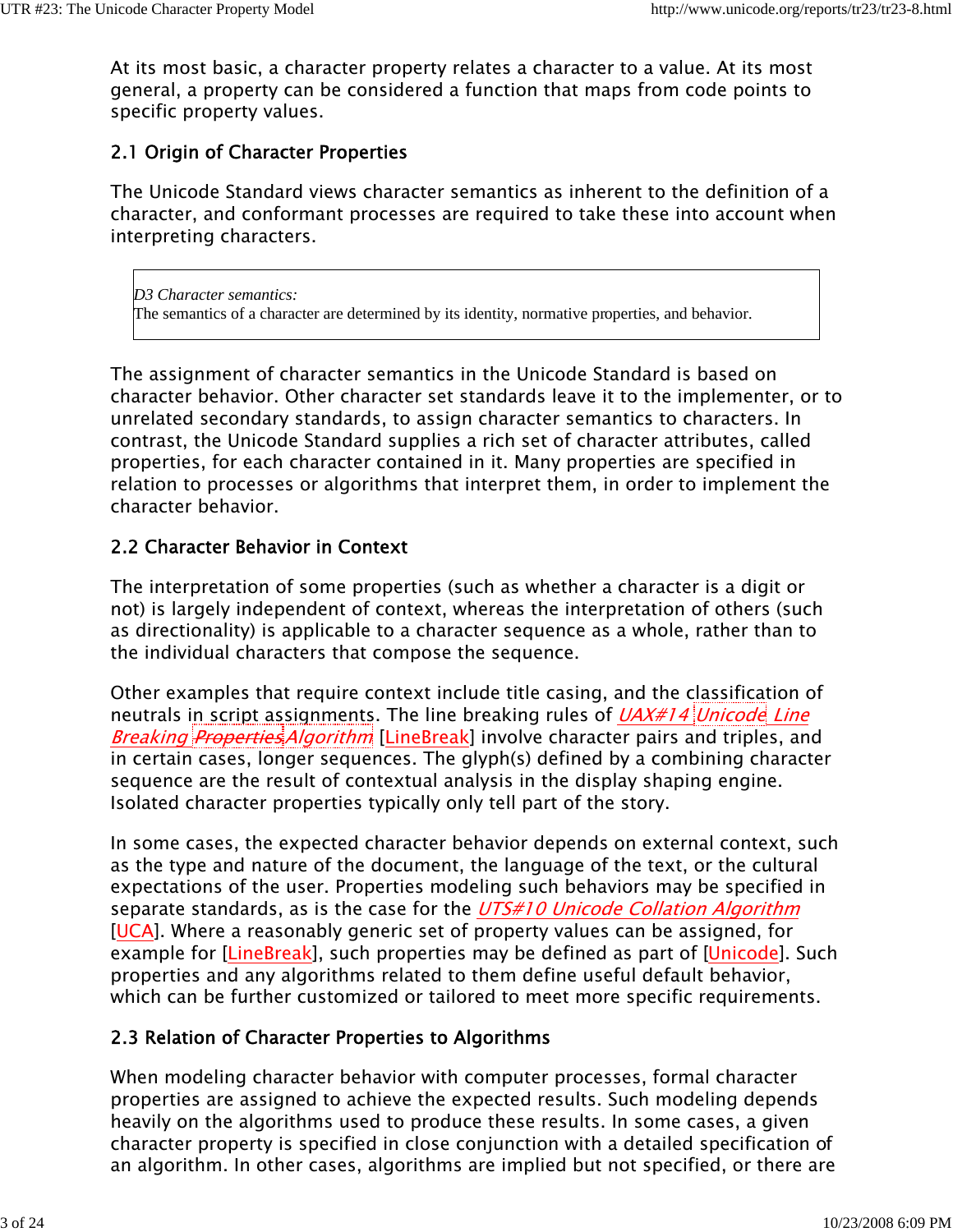several algorithms that can make use of the same general character property. The last case may require occasional implementation-specific adjustments in character property assignment to make all algorithms work correctly. This can usually be achieved by overriding specific properties for specific algorithms. (See also Section 4.3 "Overriding Properties via Higher-level Protocols")

When assigning character properties for use with a given algorithm, it may be tempting to assign somewhat arbitrary values to some characters, as long as the algorithm happens to produce the expected results.Proceeding in this way hides the nature of the character and limits the re-use of character properties by related processes. Therefore, instead of tweaking the properties to simply make a particular algorithm easier, the Unicode Standard pays careful attention to the essential underlying linguistic identity of the character. However, not all aspects of a character's identity are relevant in all circumstances, and some characters can be used in many different ways, depending on context or circumstance. This means the formal character properties alone are not sufficient to describe the complete range of desirable or acceptable character behaviors.

Note: In some cases, the relevant algorithm is not defined in the Unicode standard. For example, the algorithm that converts strings of digits into numerical values is not defined in the Unicode Standard, but implementations will nevertheless refer to the numeric\_value property.

## 2.4 Code Point And Abstract Character Properties

Code point properties are properties of code points per se: in a character encoding standard these are independent of any assignment of actual abstract characters to those code points. In most character encoding standards, these are trivial, but in the Unicode Standard they are not.

Examples of code point properties include:

- Code point XXX is a surrogate code point.
- Code point XXX is a private use code point.
- Code point XXX is a reserved code point.
- Code point XXX is reserved for encoding format control characters.
- Code point XXX is earmarked for encoding a RTL script.
- Code point XXX is a Pattern\_Syntax code point.
- Code point XXX is a Pattern\_Whitespace code point.
- Code point XXX is located on Plane 1.

These things remain true of a code point whether or not there is a particular abstract character assigned to them, or they track status of code points as to whether any abstract character is assigned to them or can be assigned to them, and so on. Essentially, whenever code points are designated or ranges are reserved in some way, by constraining what they can contain in the future, code point properties are assigned.

Character properties are those properties that abstract characters have independent of any consideration of their encoding.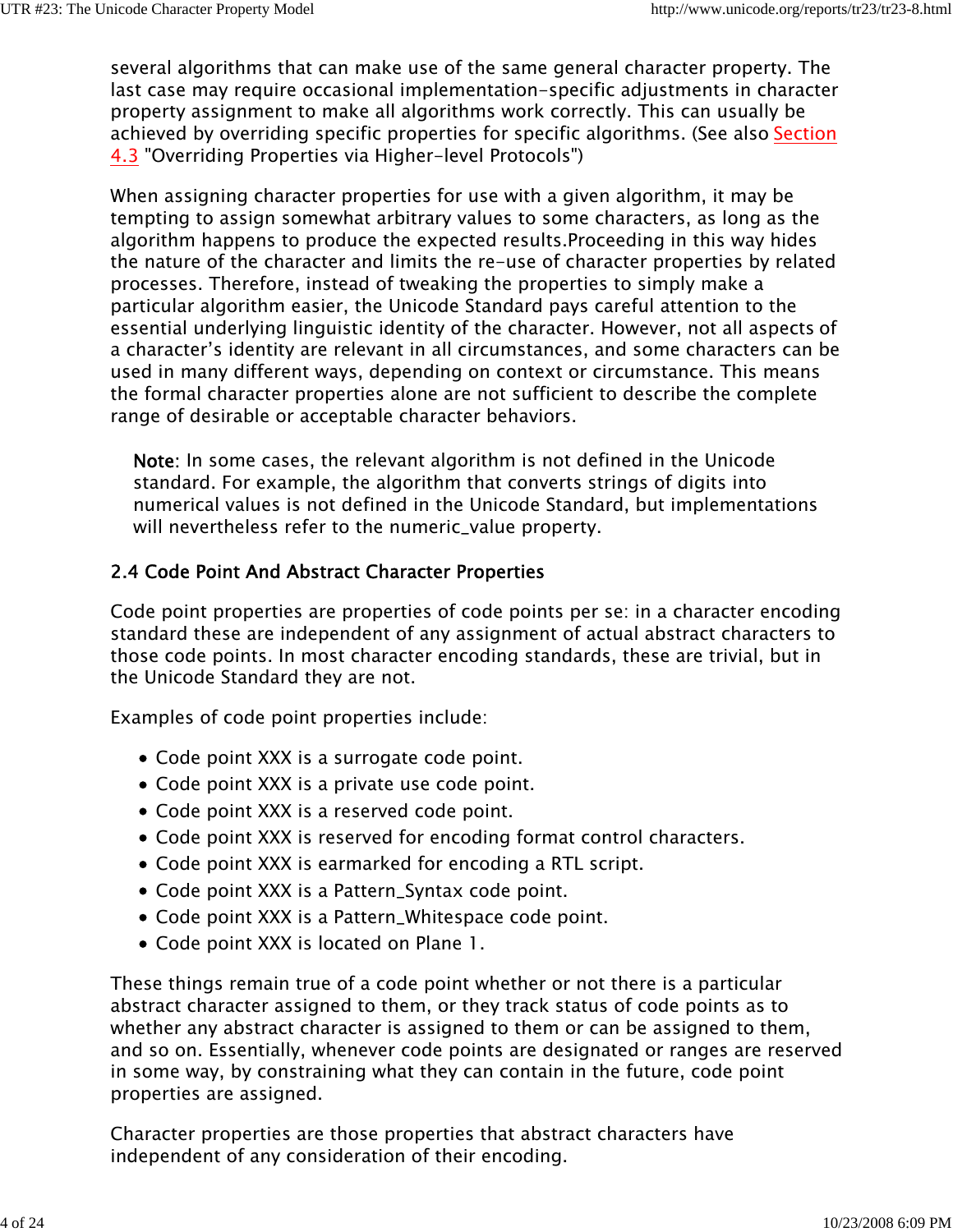Examples of character properties include:

- G is an alphabetic character.
- G is in the Latin script. G is an uppercase letter.
- G is not used in hexadecimal expressions.
- G collates after F in the English alphabet.
- G was putatively invented by Spurius Carvilus Ruga ca. 300.
- G commonly represents the velar voiced stop in orthographies.
- G is not a punctuation character.
- G denotes giga in the SI system of nomenclature.
- G has no diacritic.
- G is a base character.
- G is not a combining character.

By virtue of encoding the abstract character LATIN CAPITAL LETTER G at the code point U+0047, this universe of character properties, some known and obvious, others obscure or even undiscovered, are associated with that code point.

Some of those character properties aregeneric and systematic enough to be useful or even necessary in the implementation of general text processing algorithms those are the ones that the Unicode Standard formalizes as properties in the Unicode Character Database.

General text processing algorithms and the programming APIs through which they are accessed, must be prepared to deal with any code point, even one that is unassigned to any characters at the time the implementation was created. As a result, they nearly always need to properly handle each and every code point for any character property, even if they only associate a property value of 'unknown' or 'inapplicable' to unassigned or unsupported code points.

This requirement leads to the use of the unifying concept of Encoded Character Property in the Unicode character property model. An encoded character property combines the concept of a code point property associating ranges of code points with default values of a property, with the concept of a character property associating specific values to the assigned characters. This unified model correlates well with the reality of Unicode-based implementations, which must supply some value for each and every code point. In addition, this unified concept simplifies most of the definitions that are built on top of it, since it is no longer necessary to separately account for definitions applying to character properties vs. code point properties.

### 2.5 Normative Properties

As specified in Chapter 3, *Conformance*, The Unicode Standard [Unicode] defines both normative and informative properties.

*D33 Normative property:* A Unicode character property used in the specification of the standard.

Specification that a character property is normative means that implementations which claim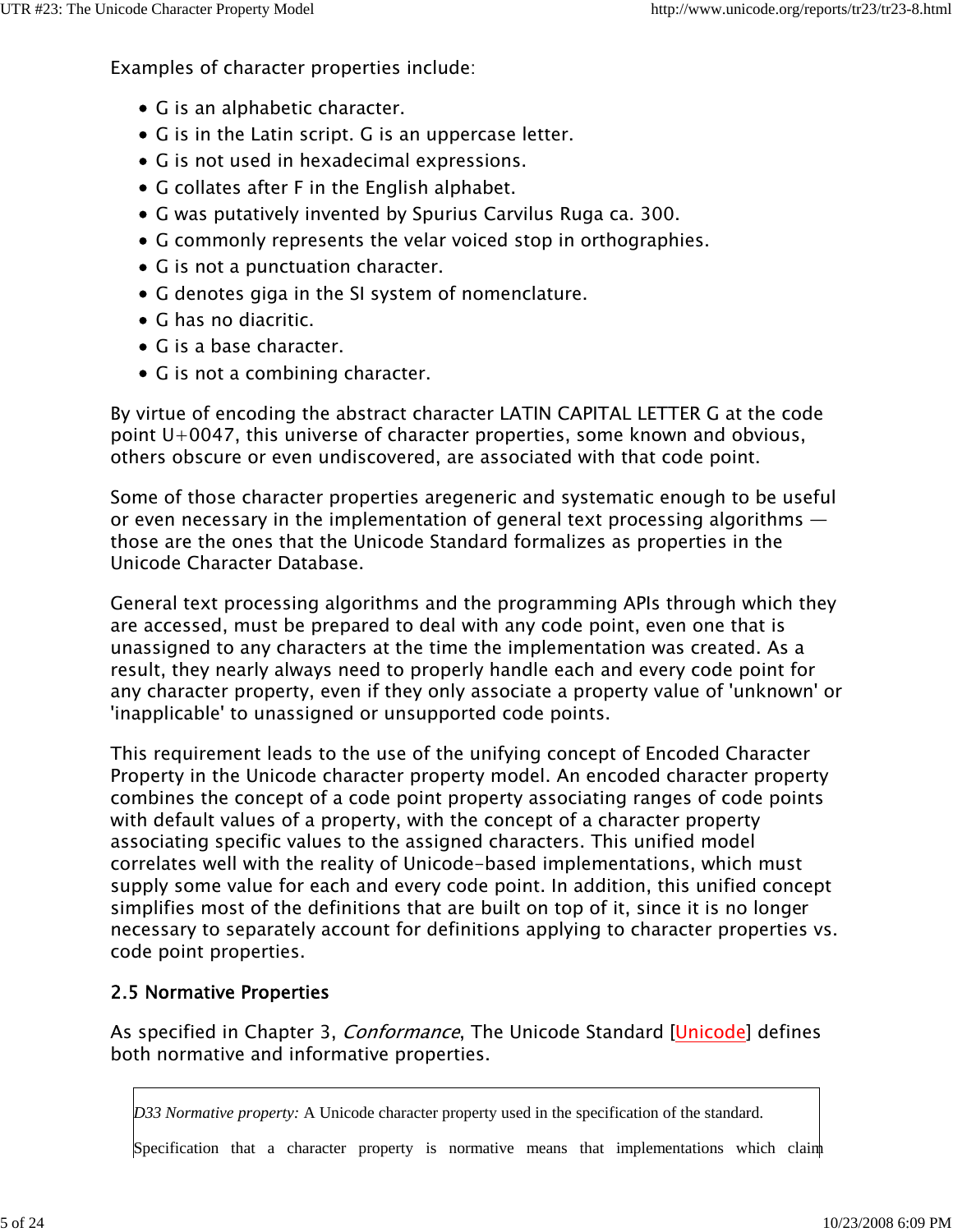conformance to a particular version of the Unicode Standard and which make use of that particular property must follow the specifications of the standard for that property for the implementation to be conformant. For example, the directionality property (bidirectional character type) is required for conformance whenever rendering text that requires bidirectional layout, such as Arabic or Hebrew.

Whenever a normative process depends on a property in a specified way, that property is designated as normative.

The fact that a given Unicode character property is normative does not mean that the values of the property will never change for particular characters. Corrections and extensions to the standard in the future may require minor changes to normative values, even though the Unicode Technical Committee strives to minimize such changes...

Some of the normative Unicode algorithms depend critically on particular property values for their behavior. Normalization, for example, defines an aspect of textual interoperability that many applications rely on to be absolutely stable. As a result, some of the normative properties disallow any kind of overriding by higher-level protocols. Thus the decomposition of Unicode characters is both normative and *not overridable*; no higher-level protocol may override these values, because to do so would result in non-interoperable results for the normalization of Unicode text. Other normative properties, such as case mapping, are *overridable* by higher-level protocols, because their intent is to provide a common basis for behavior. Nevertheless, they may require tailoring for particular local cultural conventions or particular implementations.

By making a property normative and non-overridable, the Unicode Standard guarantees that conformant implementations can rely on other conformant implementations to interpret the character in the same way. This is most useful for those properties where the Unicode Standard provides precise rules for the interpretation of characters based on their properties, such as the decompositions and their use by the Normalization forms [Normal].

Note: One trivial, but important example of conformant implementation is runtime access to information from the Unicode Character Database [UCD]. For normative properties exposed by a conformant implementation, conformance requires the returned values to match the values defined by the Unicode Consortium.

For some character properties, such as the general category, the Unicode standard does not define what model of processing the property is intended to support, nor does it specify the required consequences of a character being defined as "Letter Other" as opposed to "Symbol Other", for example. In the absence of such definition, the only effect of conformance that can be rigorously tested is whether a conformant implementation of a character property function returns the correct value to its caller. However, many implementations use such normative properties for their own purposes and guaranteed access to this information helps interoperability.

For information on which properties are normative, see the documentation file for the Unicode Character Database [UCDDoc].

For more information on overriding normative properties, see Section 4.3 Overriding properties via Higher-level Protocols.

### 2.6 Informative Properties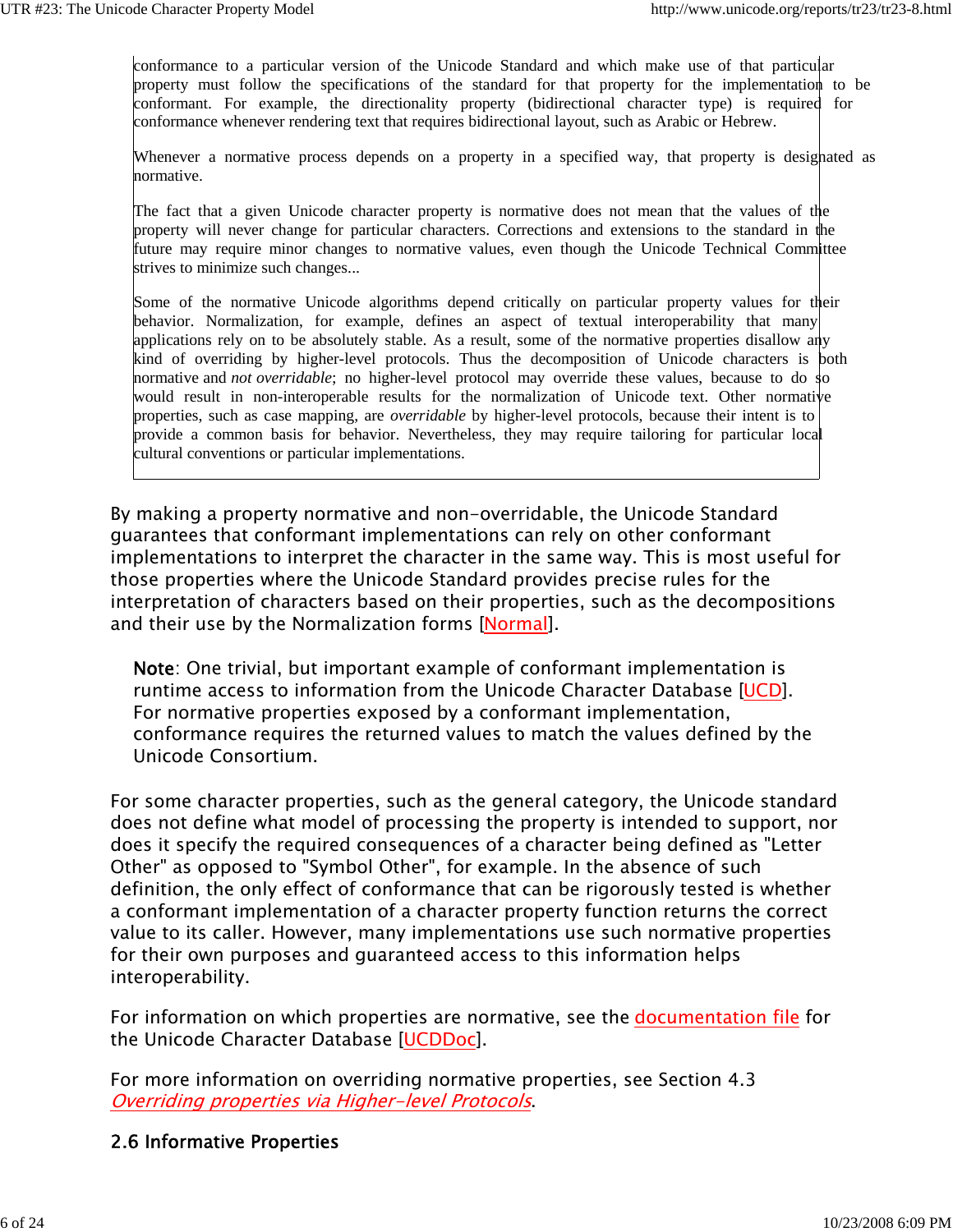*D35 Informative property:*

A Unicode character property whose values are provided for information only.

A conformant implementation is free to use or change such values as it may require, while remaining conformant to the standard. An implementer has the option of establishing a protocol to convey that particular informative properties are being used in distinct ways.

Informative properties capture expert implementation experience. When an informative property is explicitly specified in the Unicode Character Database, its use is strongly *recommended* for implementations to encourage comparable behavior between implementations. Note that it is possible for an informative property in one version of the Unicode Standard to become a normative property in a subsequent version of the standard if its use starts to acquire conformance implications in some part of the standard. [emphasis added].

Properties may be informative for two main reasons:

- 1. The nature of the property may be unclear. In some cases, the precise set of characters to which it applies may also not well-determined.
- Existing implementations show a range of behaviors for the same character, 2. many or all of which may be equally useful choices on the part of their designers.

In some cases, properties are too tentative to be published as informative properties. In that case they may be explicitly designated as *provisional*.

## 2.7 Referring to Properties

The Property Aliases [Alias] and Property Value Aliases [ValueAlias] define a set of names and abbreviations, called aliases, that are used to refer to properties and property values. These names can be used for XML formats of data in the Unicode Character Database [UCD], for regular-expression property tests, and other programmatic textual descriptions of Unicode data. The names themselves are not normative, except where they correspond to normative properties in the UCD. However, other standards may make normative references to both normative and informative aliases. For more information, see UTS #18: Unicode Regular Expressions [RegEx].

There is one abbreviated name and one long name for most of the properties.Additional aliases may be added at any time. The property value names are *not* unique across properties. For example, **AL** means Arabic Letter for the Bidi\_Class property, and AL means Alpha\_Left for the Combining\_Class property, and AL means Alphabetic for the Line\_Break property. In addition, some property names may be the same as some property value names. For example, cc means Combining\_Class property, and cc means the General\_Category property value Control. The combination of property value and property name is, however, unique.

The aliases may be translated in appropriate environments, and additional aliases may be used. The case distinctions, whitespace, and '\_' in the property names are not normative. Unless a specific form is required in a particular application, all forms are equivalent.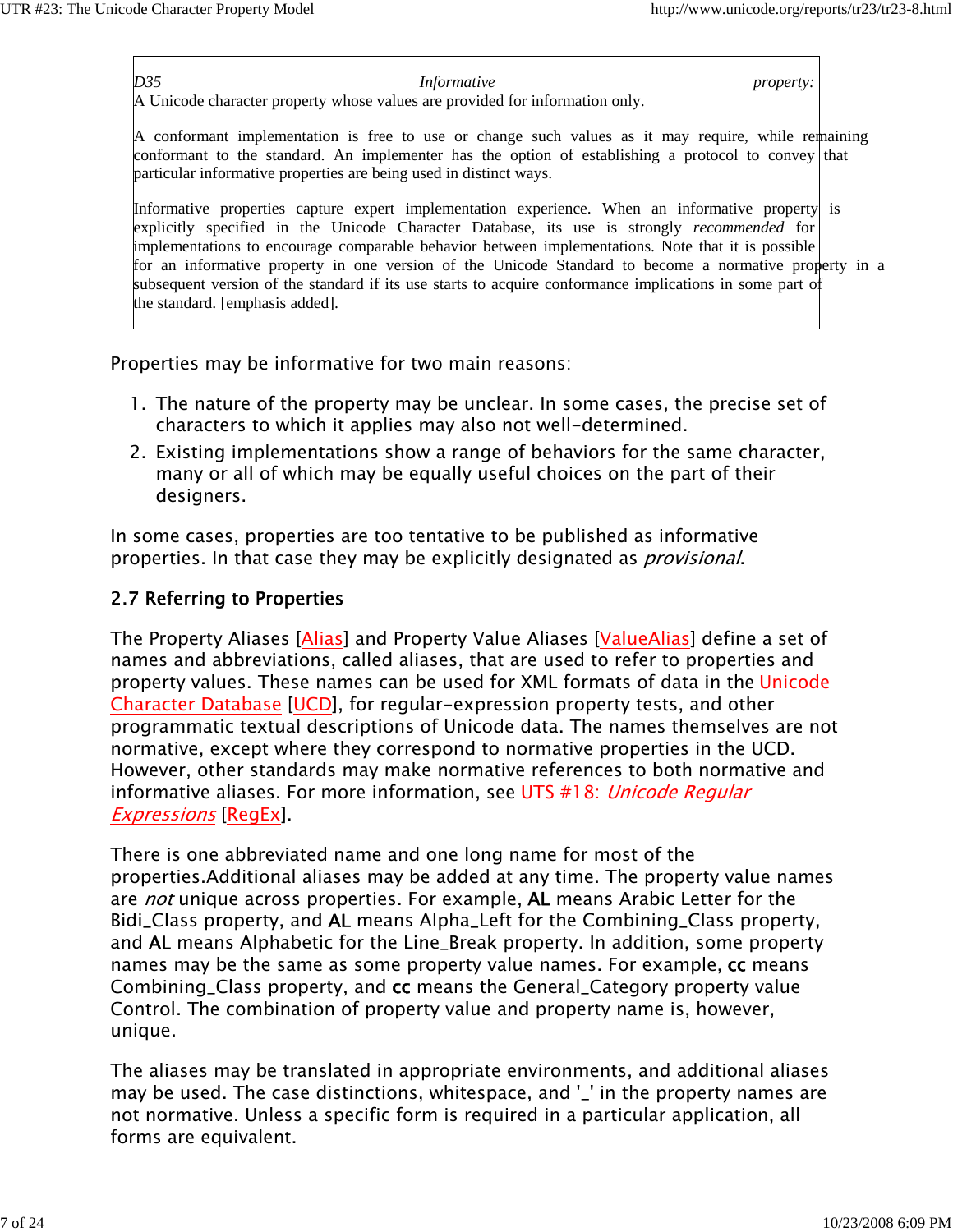## [Unicode] Section 3.1 gives a prescription for referencing properties:

#### *References to Unicode Character Properties*

Properties and property values have defined names and abbreviations, such as

Property: General\_Category (gc) Property Value: Uppercase\_Letter (Lu)

To reference a given property and property value, these aliases are used, as in this example:

The property value Uppercase\_Letter from the General\_Category property, as defined in Unicode 3.2.0

Then cite that version of the standard, using the standard citation format that is provided for each version of the Unicode Standard. For Unicode 3.2.0, it is:

The Unicode Consortium. The Unicode Standard, Version 3.2.0, defined by: The Unicode Standard, Version 3.0 (Reading, MA, Addison-Wesley, 2000. ISBN 0-201-61633-5), as amended by the Unicode Standard Annex #27: Unicode 3.1 (http://www.unicode.org/reports/tr27/) and the Unicode Standard Annex #28: Unicode 3.2 (http://www.unicode.org/reports/ tr28/)

### 2.8 The Unicode Character Database

The Unicode Character Database [UCD] is the main repository for machine-readable character properties. It consists of a number of files containing property data along with a documentation file explaining the organization of the database and the format and meaning of the property data. The main file, "The Unicode Character Database" [UCDDoc] explains the overall organization of the current version of the UCD and tells which files contain which properties.

While the Unicode Consortium strives to minimize changes to character property data, occasionally the character properties for already encoded characters must be updated. When this situation occurs, the relevant data files of the Unicode Character Database are revised. The revised data files are posted on the Unicode Web site as an update version of the standard.

A visual documentation of character code point, character name and reference glyph, together with excerpts from some of the character properties and augmented by additional annotations can be found in the Character Code [Charts].

## 3. Definitions

The following presents a consistent set of definitions related to character properties. Where possible, these definitions match the formal definitions in Chapter 3, Conformance, in [Unicode]. In those cases, the original number of the definition is given at the end in square brackets. As much as possible, the definition numbers in this document will be retained as new definitions are added. When referring to these definitions in other contexts, it is customary to prefix the term 'Unicode' to the defined term to indicate the context. For example 'Character Property', becomes 'Unicode Character Property', etc.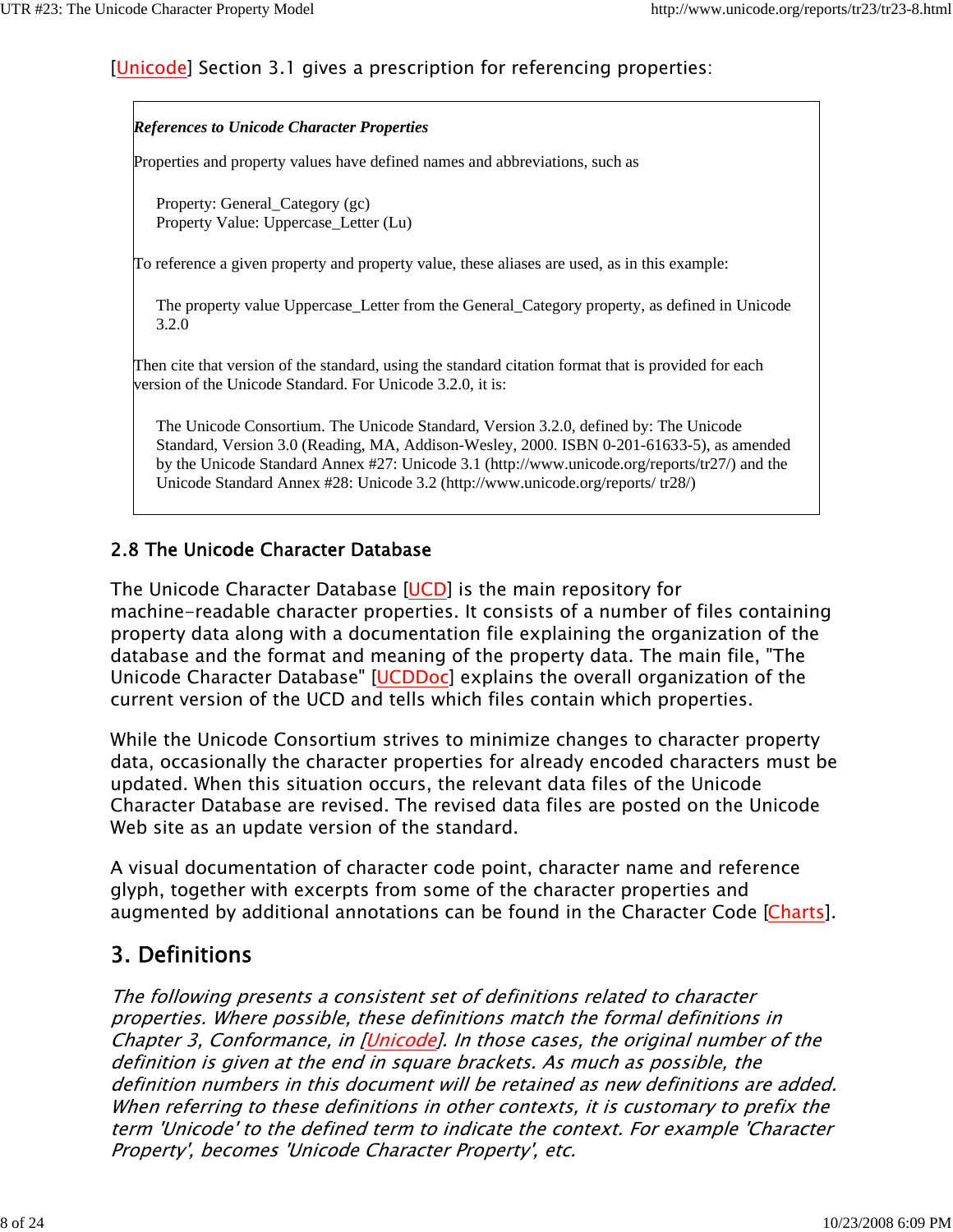## 3.1 Properties and Property Values

### PD1. Property

A named attribute of an entity in the Unicode Standard, associated with a defined set of values. [D19]

### PD2. Code Point Property

A property of code points. [D20]

A code point property defines a set of values and a mapping from each Unicode code point to one of the values of the set.

- PD3. Abstract Character Property A property of abstract characters. [D21]
- PD4. Encoded character property.

A property of encoded characters in the Unicode Standard. [D22]

An encoded character property defines a set of values and a mapping from each Unicode code point to one of the values of the set.

Encoded character properties typically map a default value to any code point not assigned to a character.

In the rest of this document, as in the Unicode Standard, the term 'character property', or the term 'property' without qualifier includes both character and code point properties and their combined form, the encoded character properties.

### PD5. Property Value

One of the set of values associated with a property. [D23 - but there limited to 'encoded character property']

For example, the East Asian Width [EAW] property has the possible values "Narrow", "Neutral", "Wide", "Ambiguous" and "Unassigned". See [Alias] and [ValueAlias] for a list of labels for properties and their values respectively.

## 3.2 Types of Property Values

PD6. Explicit Property Value

A value for and encoded character property which is explicitly associated with a code point in one of the datafiles of the Unicode Character Database. [D24].

### PD7. Implicit Property Value

A value for an encoded character property which is given by generic rule or by an "otherwise" clause in one of the datafiles of the Unicode Character Database. [D25]

### PD8. Default Property Value

For a given code point property, any value of that property which is assigned, by default, to unassigned code points or to code points not explicitly specified to have other values of that property. [D11]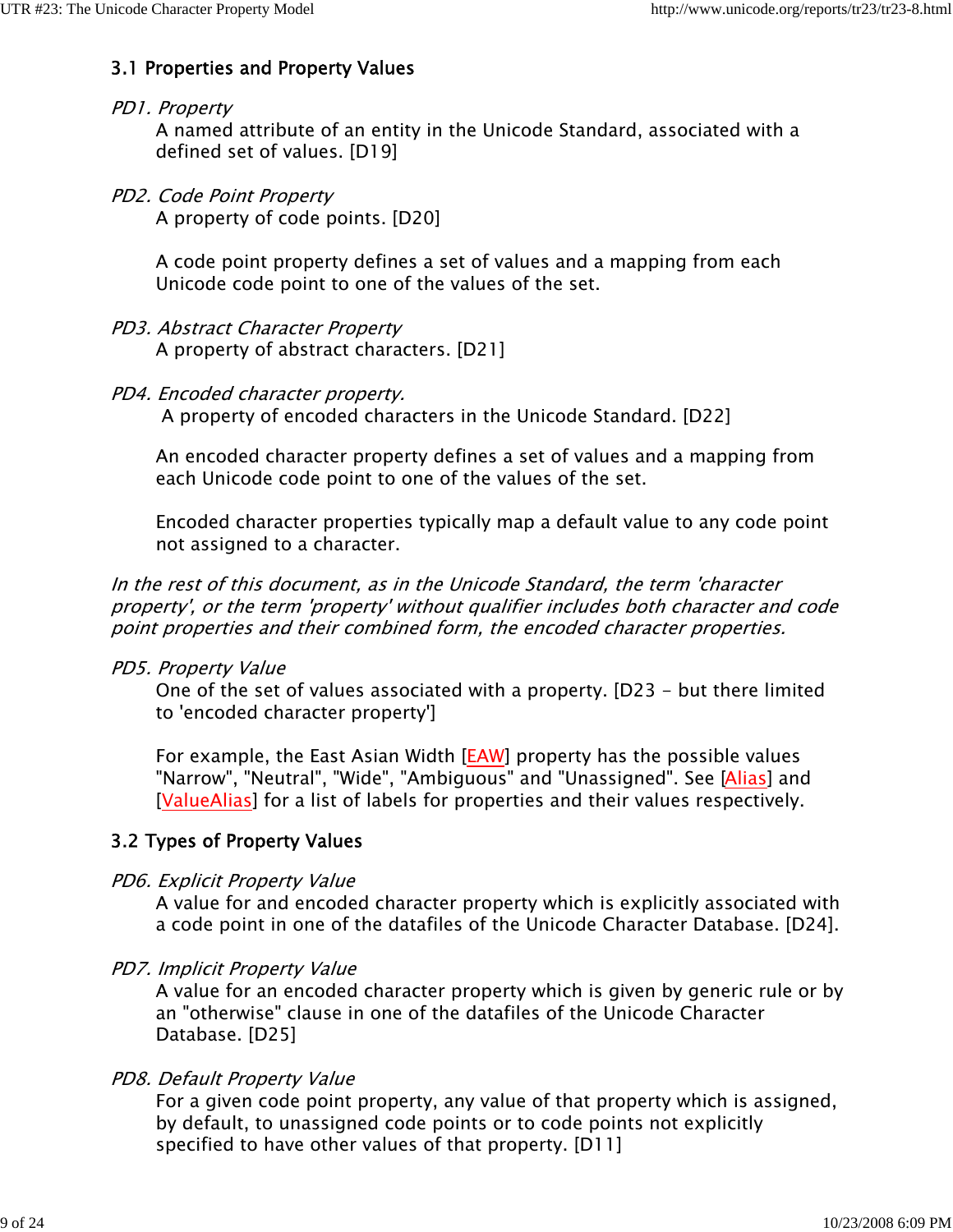Note: There may be more than one default value per property, with different values for different ranges, as in the Bidi property.

#### 3.3 Types of Properties

#### PD9. Enumerated Property

A property with a small set of named values. [D27]

As characters are added to the Unicode Standard, the set of values may need to be extended in the future, but enumerated properties, such as the LineBreak property have a relatively fixed set of possible values.

#### PD10. Closed Enumeration

An enumerated property for which the set of values is closed and will not be extended for future versions of the Unicode Standard. [D28]

Note: Currently, the General Category is the only closed enumeration, other than Boolean properties.

#### PD11. Boolean Property

A closed enumerated property whose set of values is limited to 'true' and 'false'. [D29]

The presence or absence of the property is the essential information.

A Boolean property is sometimes called a 'single valued' property since 'false' often has the meaning of 'this property does not apply'.

#### PD12. Numeric Property

A numeric property is a property whose value is a number that can take on any integer, or real value. [D30]

An example is the **numeric\_value** property. There is no implied limit to the number of possible distinct values for the property, except the limitations on representing integers or real numbers in computers.

#### PD13. String-Valued Property

A property whose value is a string. [D31]

The Canonical Decomposition property is a string-valued property.

#### PD14. Catalog property

A property that is an enumerated property, typically unrelated to an algorithm, that may be extended in each successive version of the Unicode Standard. [D32]

Examples are *age* and *block* properties. Additional values for both may be added each time a new version of the Standard adds new characters or blocks.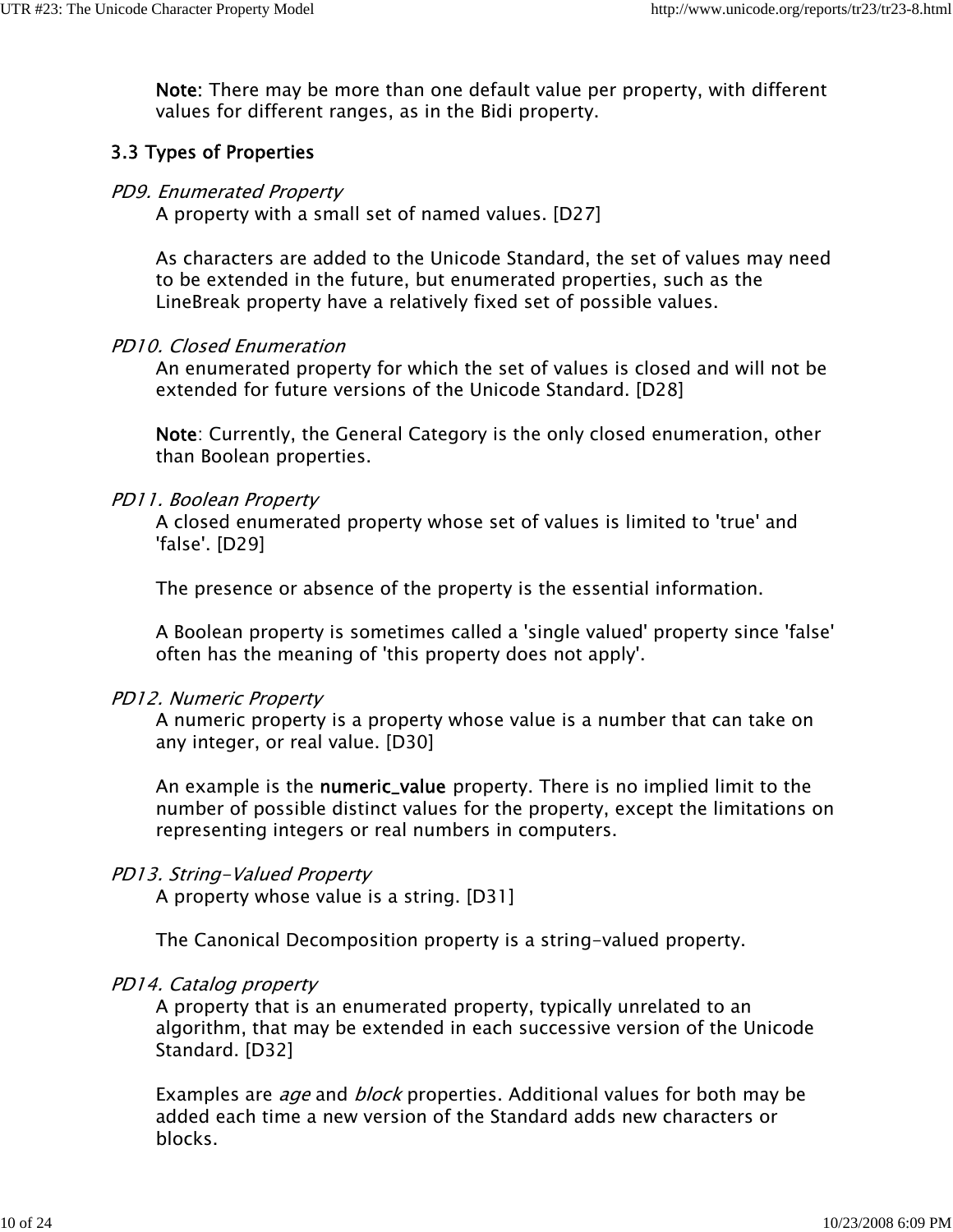#### PD15. Miscellaneous property

A property whose values are not Boolean, enumerated, numeric, string or catalog values.

The Unicode character name property is a miscellaneous property.

#### 3.4 Conformance Status of Properties

#### PD16. Normative Property

A [Unicode character] property used in the specification of the Unicode standard. [D33]

Note: A normative process that depends on a property in a normative and testable way, is usually sufficient reason to designate a property as normative. For example, the interpretation of the *bidirectional class* is precisely defined in [Bidi].

If a process does not interpret a given character, it may remain unaware of its properties. However, it is recommended that processes use carefully-chosen default values for characters that they do not handle.

#### PD17. Overridable Property

A normative property whose values may be overridden by conformant higher-level protocols. [D34]

See Section 4.3 *Overriding properties via Higher-level Protocols*.

#### PD18. Informative Property

A [Unicode character] property whose values are provided for information only. [D35]

Note: Informative properties capture expert implementation experience and their use is strongly recommended by the Consortium, but there are no requirements on implementations of the Unicode Standard.

#### PD19. Provisional Property

A [Unicode character] property whose values are unapproved and tentative, and which may be incomplete or otherwise not in a usable state. [D36]

Provisional properties may be removed from future versions of the standard, without prior notice.

#### 3.5 Classification of Properties

The following definitions do not define character or code point properties, but properties of such properties. In the definitions in this section, the term 'code point' is used inclusively to mean code point for a code point property and character for a character property, respectively.

#### PD20. Context-dependent Property

A property that applies to a code point in the context of a longer code point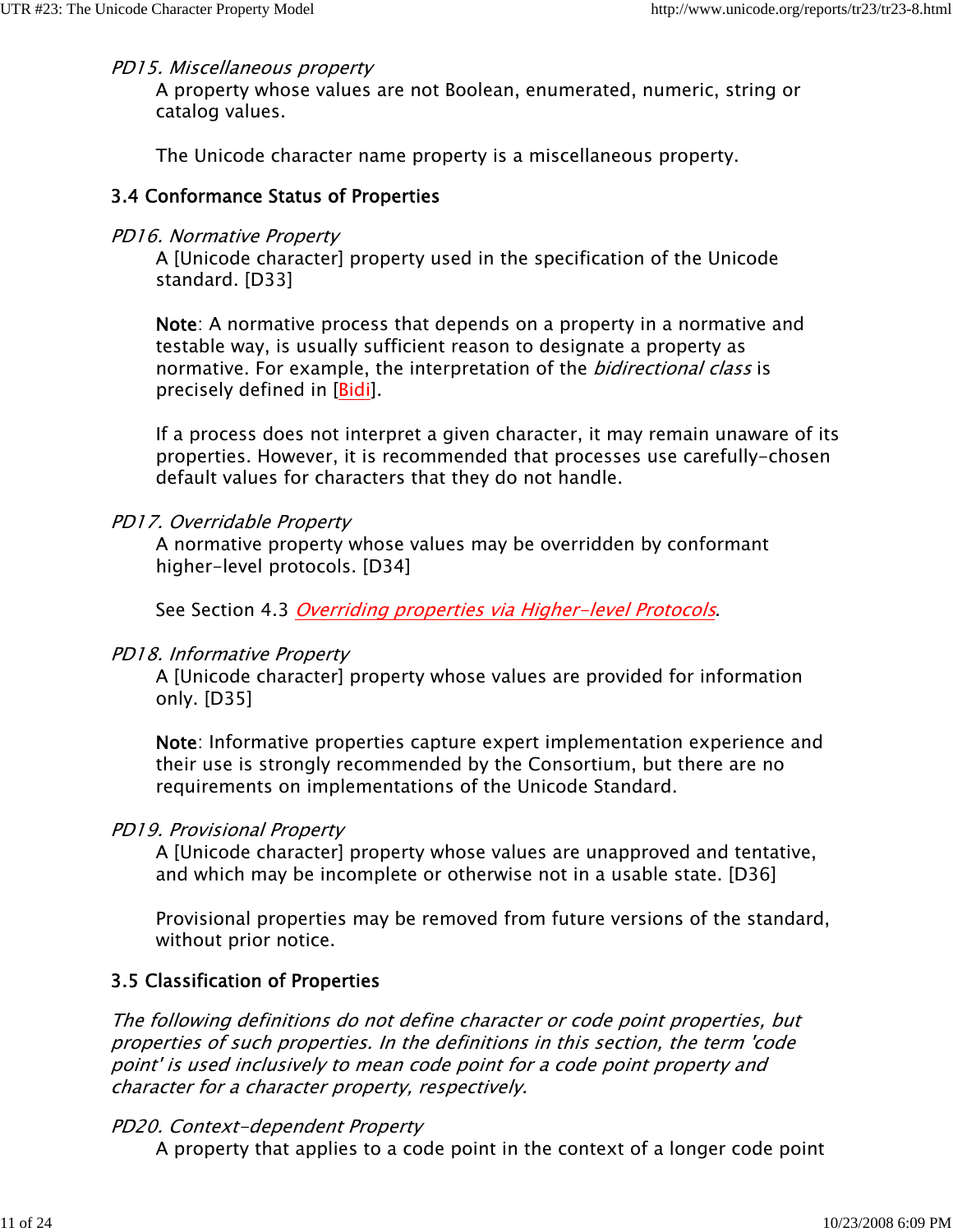sequence. [D37]

For example, the lower case mapping of Greek sigma depends on the surrounding characters. See also PD33: Context-dependent String Function.

#### PD21. Context-independent Property

A property that is not context-dependent: it applies to a code point in isolation. [D38]

#### PD22. Stable Transformation

A transformation T on a property P is stable with respect to an algorithm A, if the result of the algorithm on the transformed property  $A(T(P))$  is the same as the original result  $A(P)$  for all code points. [D39]

#### PD23. Stable Property

A property is stable with respect to a particular algorithm or process, as long as possible changes in the assignment of property values are restricted in such a manner that the result of the algorithm on the property continues to be the same as the original result for all previously assigned code points. [D40]

For example, while the absolute values of the canonical combining classes are not guaranteed to be the same between versions of the Unicode Standard, their relative values will be maintained. As a result, the Canonical Combining Class, while not immutable, is a stable property with respect to the Normalization Forms as defined in [Normal].

Note: As new characters are assigned to previously unassigned code points, replacing any default values for these code points with actual property values must maintain stability.

#### PD24. Fixed Property

A property whose values, (other than the default value) once associated with a character or other designated code point, are fixed and will not be changed, except to correct obvious or clerical errors. [D41].

For a fixed property, any default values can be replaced without restriction by actual property values, as new characters are assigned to previously unassigned code points. Examples of fixed properties are Age or Hangul Syllable Type.

Note: Designating a property as fixed does not imply stability or immutability, see below. While the age of a character, for example, is established by the version of the Unicode Standard at which it was added, errors in the published listing of the property value could be corrected. For some other properties, there are explicit stability guarantees that prohibit the correction even of such errors. See Section 5.2 Stability Guarantees.

#### PD25. Immutable Property

A fixed property that is also subject to a stability guarantee preventing *any*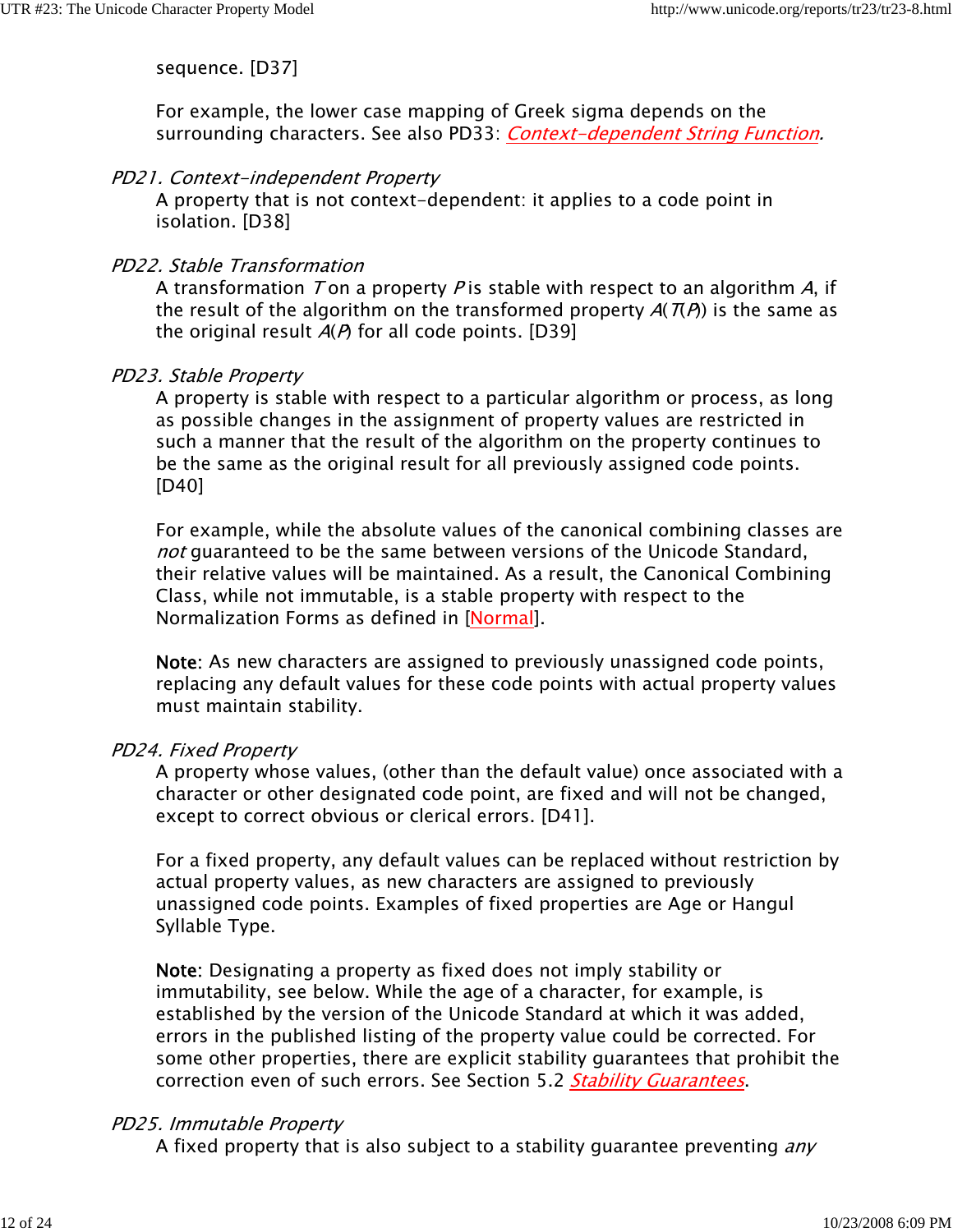change in the published listing of property values other than assignment of new values to formerly unassigned code points. [D42]

An immutable property is trivially stable with respect to *all* context-free algorithms. An example of an immutable property is the Unicode character name.

Note: Because character names are values of an immutable property, misspellings and incorrect names will *never* be corrected. Any errata will be noted in a comment in the names list, and, where needed, an informative character name alias will be provided.

#### PD26. Stabilized Property

A property which is neither extended to new characters, nor maintained in any other manner, but which is retained in the Unicode Character Database. [D43]

A stabilized property is also a fixed property.

#### PD27. Deprecated Property

A property whose use by implementations is discouraged. [D44]

One of the reasons a property may be deprecated is because a different combination of properties better expresses the intended semantics.

Where sufficiently widespread legacy support exists for the deprecated property, not all implementation may be able to discontinue the use of the deprecated property. In such a case, a deprecated property may be extended to new characters, so as to maintain it in a usable and consistent state.

#### PD28. Simple Property

A property whose values are specified directly in the Unicode Character Database (or elsewhere in the Unicode Standard) and whose values cannot be derived from other simple properties. [D45]

#### PD29. Derived Property

A property whose values are algorithmically derived from some combination of simple properties. [D46]

#### PD30. Property Alias

A unique identifier for a particular [Unicode character] property. [D47]

The set of property aliases forms a namespace.

#### PD31. Property Value Alias

A unique identifier for a particular enumerated value for a particular [Unicode character] property. [D48]

The set of property value aliases for each property form a separate namespace. Values from different properties may have non-unique names. As a trivial example, the property value aliases for all Boolean properties are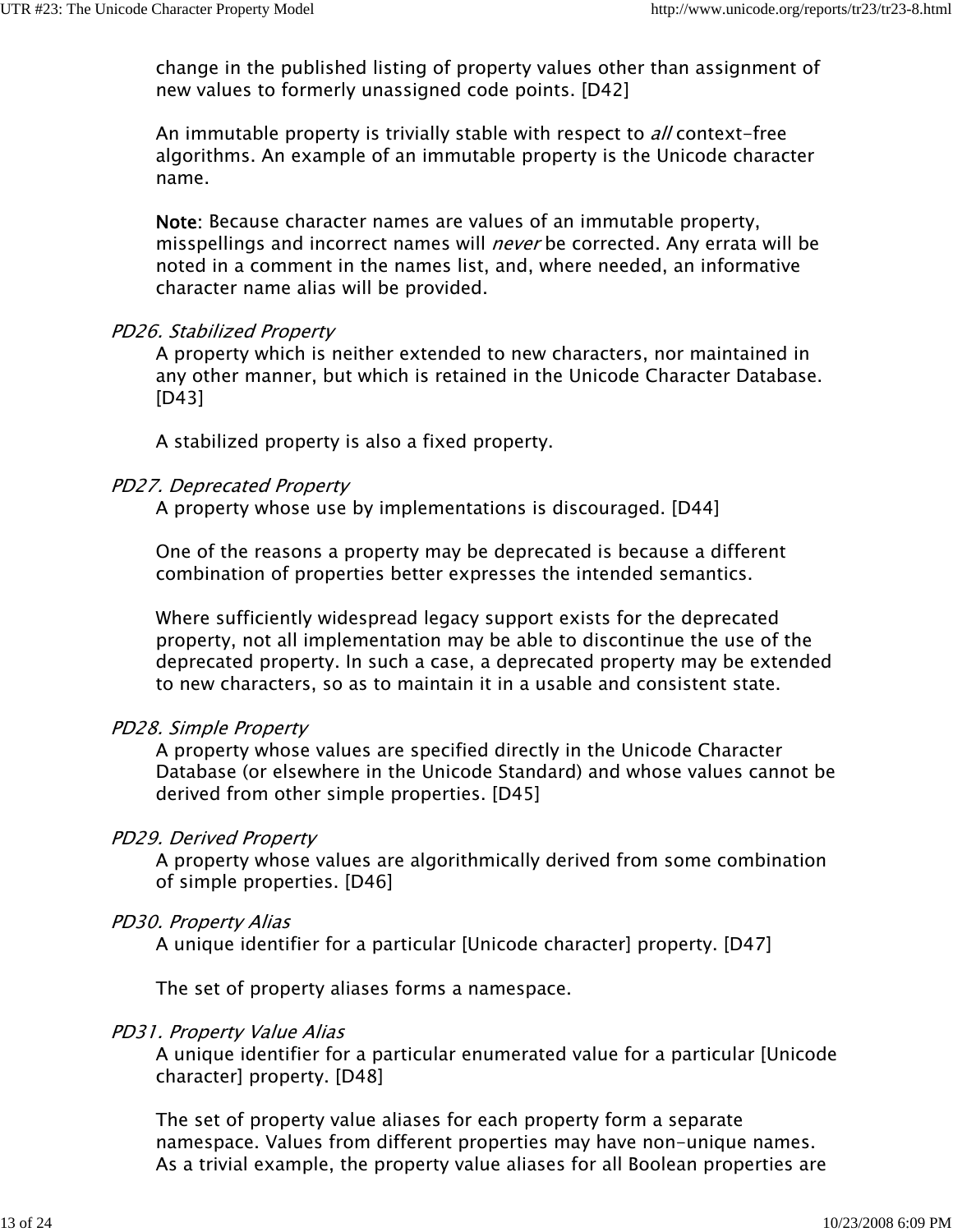'true' and 'false'.

## 3.6 String Functions

None of the following definitions is found in the Unicode Standard at this point, however, they are useful in the context of discussing Unicode algorithms and their relation to properties.

#### PD32. String

An ordered sequence of zero or more code units.

This is related to *code unit sequence* [D78], but also allows the empty string. In addition, unlike the definition of Unicode Strings [D80], a string as defined here is not limited to Unicode code units. Character mappings are common examples of properties for which the values are strings.

#### PD33. Offset

An offset into a string is a number from 0 to  $n$  where  $n$  is the length of the string in code units, and indicates a position that is logically adjacent between Unicode code units. An offset of 0 indicates the position before the first code unit in the string, and an offset of  $n$  indicates the position after the last code unit in the string.

#### PD34. Code Point Aligned Offset

An offset into a string that is aligned to a code point boundary.

#### PD35. String Function

A string function is a function whose input is a string  $S$  and two offsets  $a$  and *b*, with  $a \leq b$ .

#### PD36. Text Boundary Property

A string function whose value is defined for a particular offset.

Text boundary functions are also called segmentation functions, because they are commonly used to return segments of text between boundaries. A simple text boundary function, like IsBreak(S,a,b) minimally returns a Boolean value. However, other text boundary functions may return additional information. For example, a word-selection boundary function may return whether the previous segment contained a letter, or a linebreak function may return information on the relative priority of the break.

### 3.7 Classification of String Functions

#### PD37. Context-independent String Function

Given a string S, and offsets a and b, a context-independent string function is any string function F for which  $F(S,a,b)$  is independent of the content of S before a and after  $b$ .

In other words, the input to a context-independent function is fully defined by the code points between the given offsets.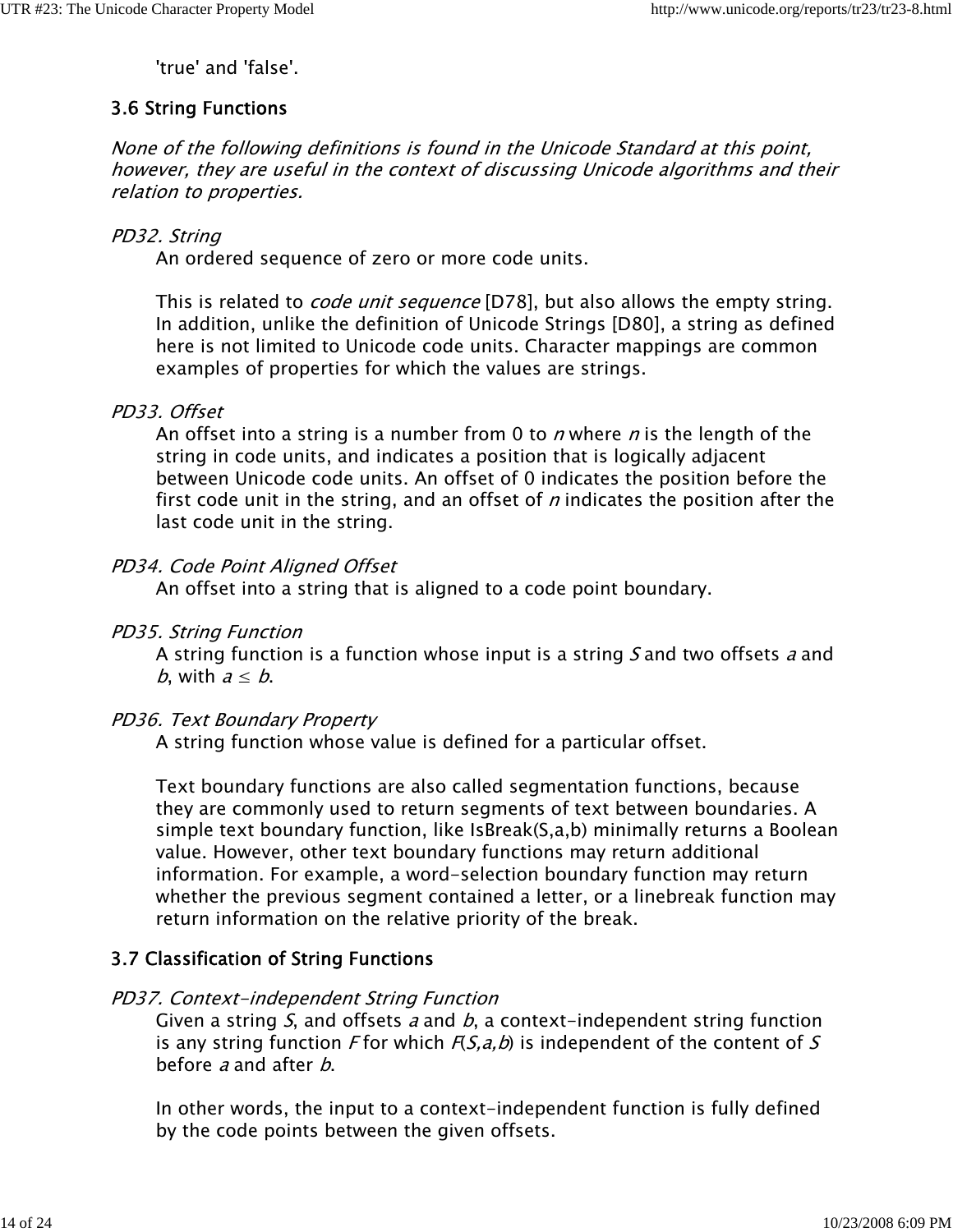#### PD38. Context-dependent String Function

A context-dependent string function is a string function that is not context-independent.

In other words, the input to a context-dependent string function requires additional information, such as information about the code points surrounding the code point range defined by the offsets as well as the code points in the range. Any text boundary function of the form  $B(S, x, x)$  is by definition context dependent.

#### PD39. String Transform

A string-valued string function.

#### PD40. Idempotent String Function (Folding)

A string transform  $F$ , with the property that repeated applications of the same function F produce the same output:  $F(F(S)) = F(S)$  for all input strings S.

Such a string function is also called a folding.

A folding establishes an equivalence relation, whereby  $X \equiv Y$  if and only if  $F(X)$  $=$  F(Y). This equivalence relation partitions the set of all strings into the set of equivalence classes for the relation. Conversely, any partition of strings can be used to generate a folding, by choosing one element of each partition to be the "target member" that the members of that partition map to.

The notation toX(s) may be used for the folding, and isX(s) for the corresponding binary function, defined such that isX(s) if and only if toX(s) = s. For example, toNFC() is the folding that converts to NFC format, while isNFC() is the test for whether a string is in that format.

A well known example of a folding function is case folding. For case folding, the equivalence class consists of all case variations, including upper, lower, title case and mixed case. In the case of Unicode case folding, the target member is chosen to be the lowercase character.

Folding functions may be context dependent. Normalization is an example of a context dependent folding.

#### PD41. Code Point Count Preserving String Function

A string function whose result is a string containing the same number of code points as its input, is a count preserving string function.

#### PD42. Buffer Length Preserving String Function

A string function whose result is a string containing the same number of code units as its input, is a buffer length preserving string function.

### 3.8 Other Definitions

#### PD43. Higher-level Protocol

Any agreement on the interpretation of Unicode characters that extends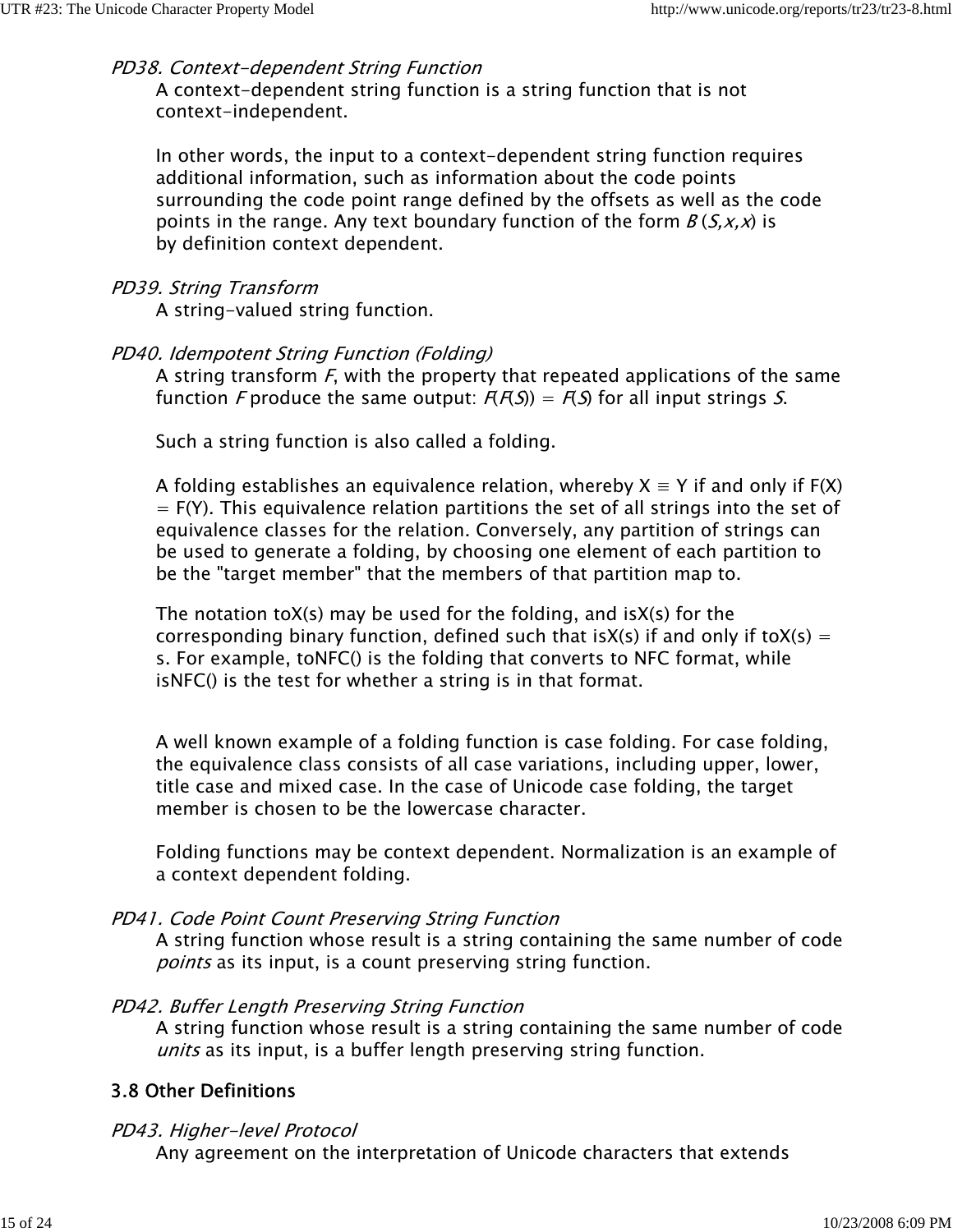beyond the scope of this standard. [D16]

# 4. Conformance-related Considerations

This technical report does not define conformance requirements, but the following subsections discuss and summarize the conformance requirements related to character properties stated in the Unicode Standard.

## 4.1 Conformance Requirements

In Chapter 3, Conformance, The Unicode Standard [Unicode] states that "A process shall interpret a coded character representation according to the character semantics established by this standard, if that process does interpret that coded character representation. "The semantics of a character are established by taking its coded representation, character name and representative glyph in context and are further defined by its normative properties and behavior. Neither character name nor representative glyphs can be relied upon absolutely; a character may have a broader range of use than the most literal interpretation of its character name, and the representative glyph is only indicative of one of a range of typical glyphs representing the same character.

## 4.2 Algorithms and Character Properties

Unicode algorithms are specified as an idealized series of steps (rules) performed on an input of character codes and their associated properties. [Unicode] states:

An implementation claiming conformance to a Unicode algorithm need only guarantee that it produces the same results as those specified in the logical description of the process; it is not required to follow the actual described procedure in detail. This allows room for alternative strategies and optimizations in implementation.

As long as the same results are achieved, the implementation is also not required to use the actual properties published in the [UCD]. *Overriding* a property value therefore does not necessarily imply an actual change in property assignments, merely that the conformant implementation of an algorithm now produces the same results as if the property values had been changed in the description of the ideal algorithm.

## 4.3 Overriding Properties via Higher-level Protocols

In discussing character semantics, the Unicode Standard [Unicode] makes this statement about overriding properties and character behavior:

Some normative behavior is default behavior; this behavior can be overridden by higher-level protocols. However, in the absence of such protocols, the behavior must be observed so as to follow the character semantics.

Overrides by a higher-level protocol can conceptually take many forms, including, but not limited to: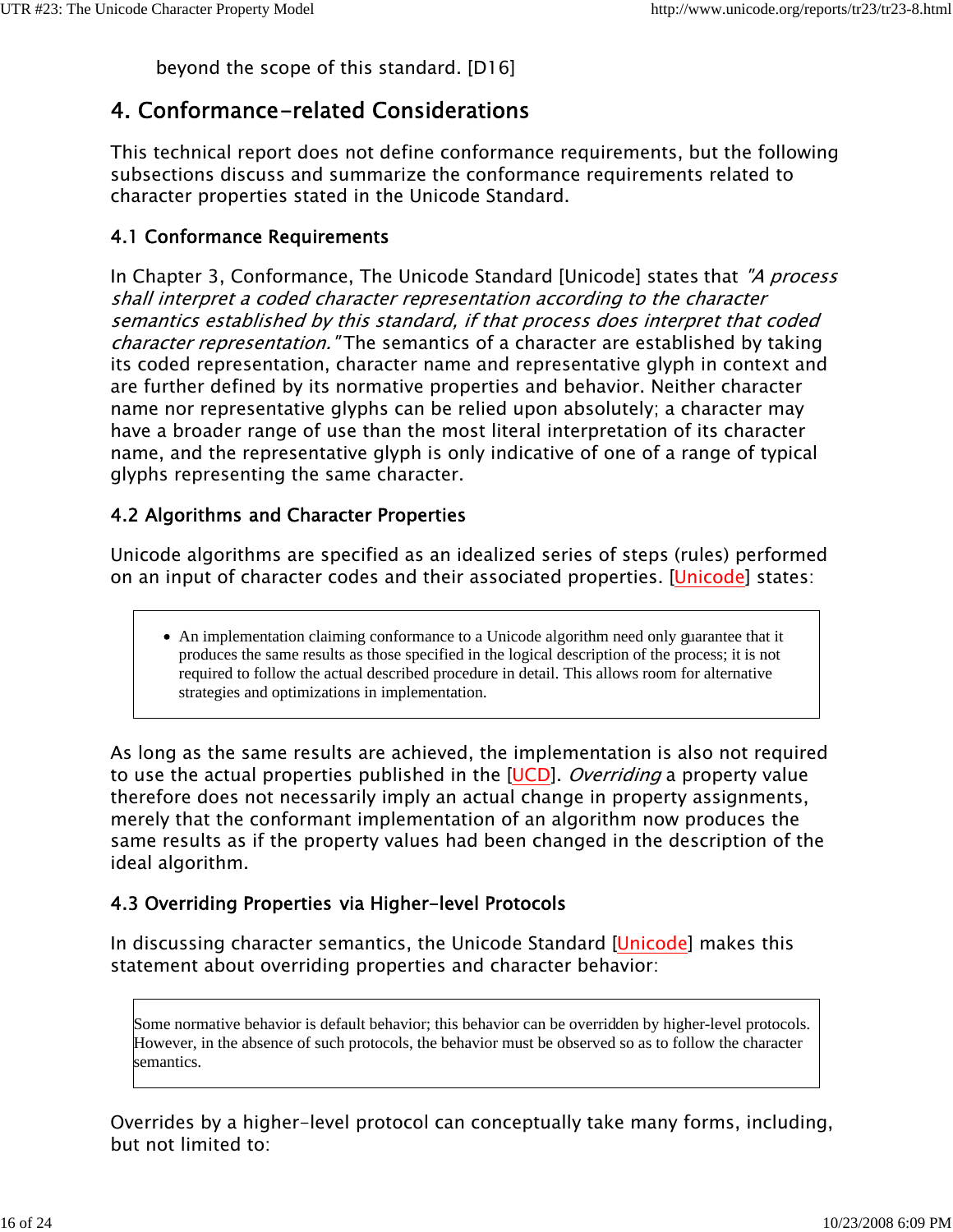- providing artificial context for an algorithm that defines a context-dependent string function
- applying the algorithm on a substring
- emulating the effect of format control characters in markup
- reassigning a different property value to a character during processing or rendering
- changing the result of a string function for particular inputs

Where overrides involve normative properties, specific restrictions apply, for example:

• The character combination properties and the canonical ordering behavior cannot be overridden by higher-level protocols.

For additional examples see section 4.3 in UAX  $#9$ :  $\frac{1}{\pi}$  Unicode Bidirectional Algorithm [Bidi]. There are some normative properties that are fully overridable, for example General Category.

On the other hand, any and all informative properties may be overridden. However, if doing so changes the result of a Unicode Algorithm, any implementation wishing to conform to that algorithm must indicate that overrides have been applied.

# 5. Updating Properties and Extending the Standard

## 5.1 Updating Properties

Updates to properties the Unicode Character Database can be required for three reasons:

- 1. To cover new characters added to the Unicode Standard
- 2. To add new properties
- 3. To change the assigned values for a property for some characters

While the Unicode Consortium endeavors to keep the values of all character properties as stable as possible, some circumstances may arise that require changing them. Changing a character's property assignment may impact existing implementations and is therefore done judiciously and with great care, only when there is no better alternative.

In particular, as Unicode encodes less well-documented scripts, such as those for minority languages, the exact character properties and behavior may not be known when the script is first encoded. The properties for such characters are expected to be changed as information becomes available.

As implementation experience grows, it may become necessary to readjust property values. As much as possible, such readjustments are compatible with established practice. Occasionally, a character property is changed to prevent incorrect generalizations of a character's use based on its nominal property values. For example,  $U+200B$  ZERO WIDTH SPACE Was originally classified as a space character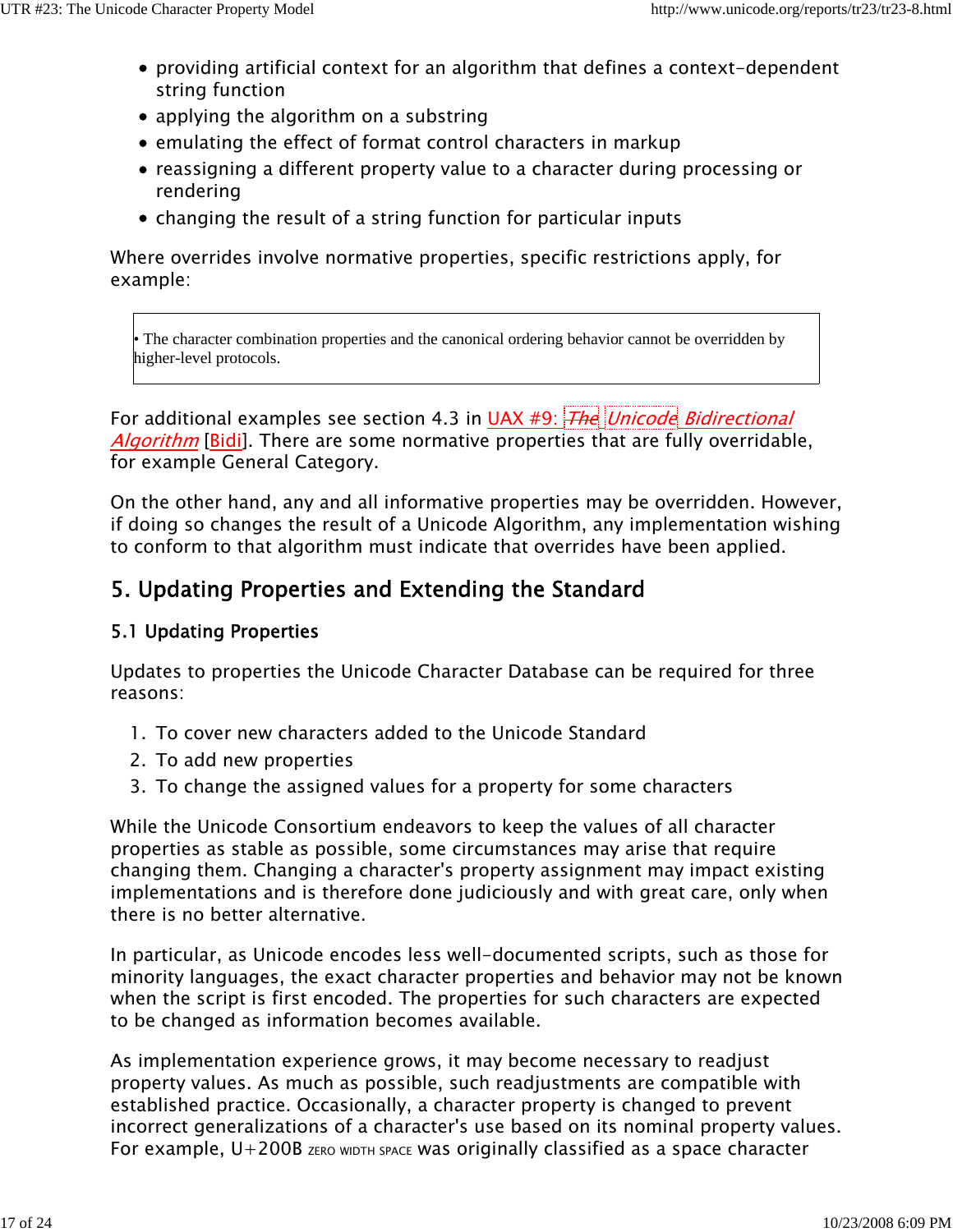(General Category=Zs), but is now classified as a Formal Control (gc=Cf) to distinguish this line break control from space characters.

In other cases, there may have been unintentional mistakes in the original information that require corrections.

The [UTC] carefully weighs the costs of a change against the benefit of the correction. In addition, all updates to properties are subject to the stability guarantees described in the next section.

## 5.2 Stability Guarantees

Unicode guarantees the stability of character assignments; that is, the *identity* of a character encoded at a given location will remain the same. Once a character is encoded, its properties may still be changed, but *not* in such a way as to change the fundamental identity of the character.

For example, the representative glyph for  $U+0061$  "A" could not be changed to "B"; the general category for  $U+0061$  "A" could not be changed to LI *(lowercase letter);* and the decomposition mapping for  $U+00C1$  (A) could not be changed to  $\langle$ U+0042, U+0301> (B, ').

In addition, for some properties, one or more of the following aspects are guaranteed to be invariant:

- $\bullet$  stability of assignment
- $\bullet$  stability of result when applying the property
- stability of set of values for a property
- stability of relation to another property
- stability of file formats

For the most up-to-date specification of all stability guarantees in effect see the Unicode Character Encoding Stability Policy [Stability]. Note that the status of a property as normative does not imply a stability guarantee.

## 5.2.1 Stability of Assignment

Stability of assignment is the characteristic of an *immutable* property. For example, once a character is encoded, its code point and name are immutable properties. An immutable properties allows software and documents to refer to its values without needing to track future updates to the Standard. One side effect of an immutable property is that errors in property values cannot be fixed. For example, mistakes in naming are annotated in the Unicode character names list in a note or by using an alias, but the formal name remains unchanged, even in cases of clear-cut typographical errors.

Because Code\_Point is an immutable property, if a character is ever found to be unnecessary, or a mistaken duplicate of an existing character, it will not be removed. Instead, it can be given an additional property, *deprecated*, and its use strongly discouraged. However, the interpretation of all existing documents containing the character remains the same.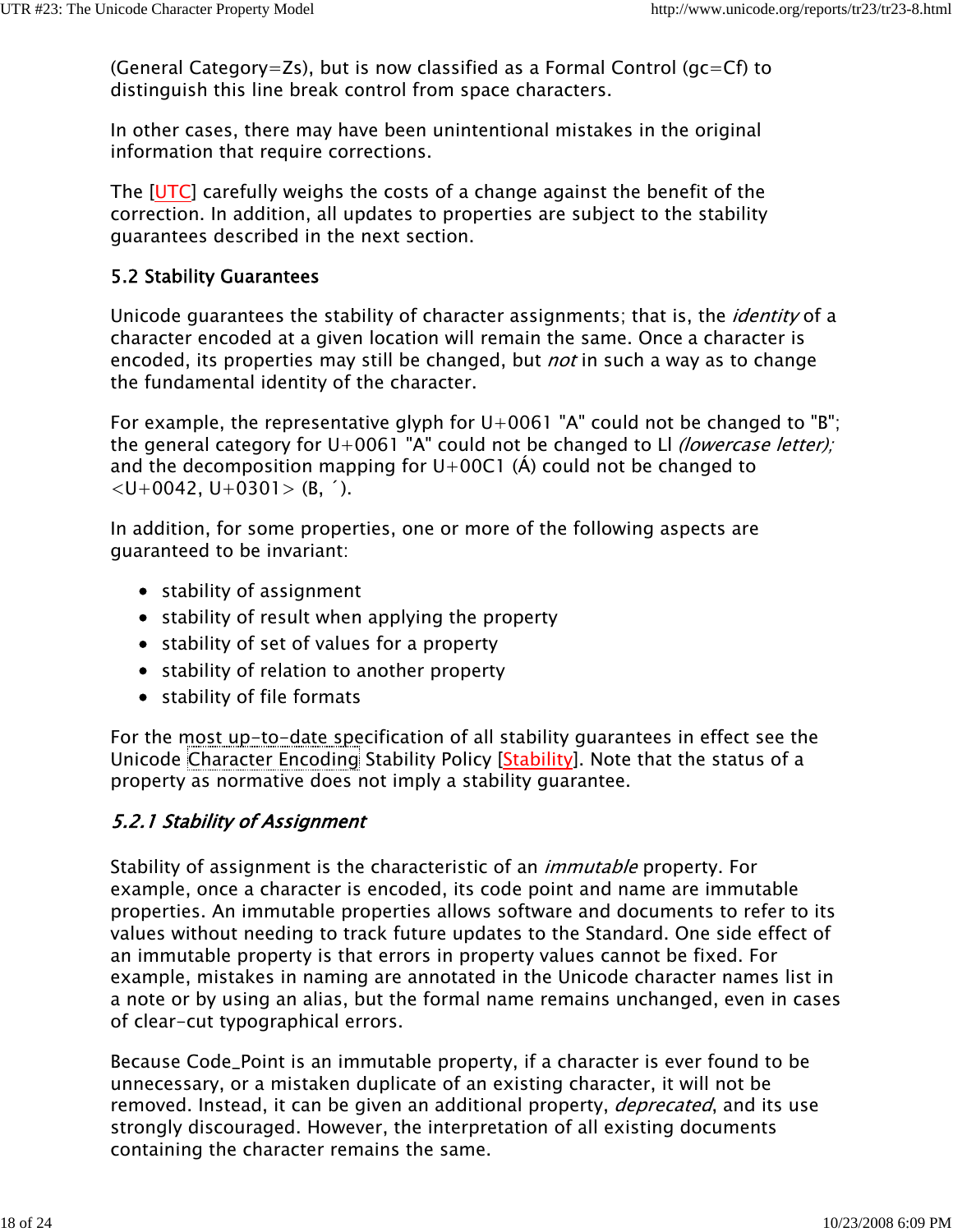## 5.2.2 Stability of Result when Applying the Property

Stability of result is the characteristic of a *stable* property. For example, once a character is encoded, its canonical combining class and decomposition (canonical or compatibility) are stable with respect to normalization. Stability with respect to normalization is defined in such a way that if a string contains only characters from a given version of the Unicode Standard (say Unicode 3.2), and it is put into a normalized form in accordance with that version of Unicode, then it will be in normalized form when normalized according to any future version of Unicode.

However, unlike character code and character name, some properties that are guaranteed to be stable may be corrected in *exceptional* circumstances that are clearly defined by the Unicode Character Encoding Stability Policy [Stability]. In addition to other requirements, the correction must be of an obvious mistake, such as a typographical error, and any alternative would violate the stability of the identity of the character in question. The obviates the need for encoding duplicate characters simply to correct clerical or other clear-cut errors in property assignments.

## 5.2.3 Stability of Set of Values for a Property

For most properties, additional property values may be created and assigned to both new and existing characters. For example additional line breaking classes will be assigned if characters are discovered to require line breaking behavior that cannot be expressed with the existing set of classes. For other properties the set of values is guaranteed to be fixed, or their range is limited. For example, the set of values for the General Category or Bidirectional Class is fixed, while Combining classes are limited to the values 0 to 255.

## 5.2.4 Stability of Relation to Another Property

In many cases, once a character has a certain value for one property, it is likely to have a particular value for a given other property. These relations are used by the Unicode Consortium in assigning properties to new characters, and in evaluating properties for internal consistency. In some cases, such dependencies are explicitly guaranteed and stable.

For example, all characters other than those of General Category M\* have the combining class 0.

## 5.2.5 Stability of File Formats

In principle, the way the property information is presented in the Unicode Character Database is independent of the way this information is defined. However, as the Unicode Standard gets updated, it becomes easier for implementations to track updates if file formats remain unchanged and other aspects of the way the data are organized can remain stable. For the majority of properties, such stability is an informal goal of the development process, but in a few cases, some aspects of the data organization are covered by formal stability guarantees.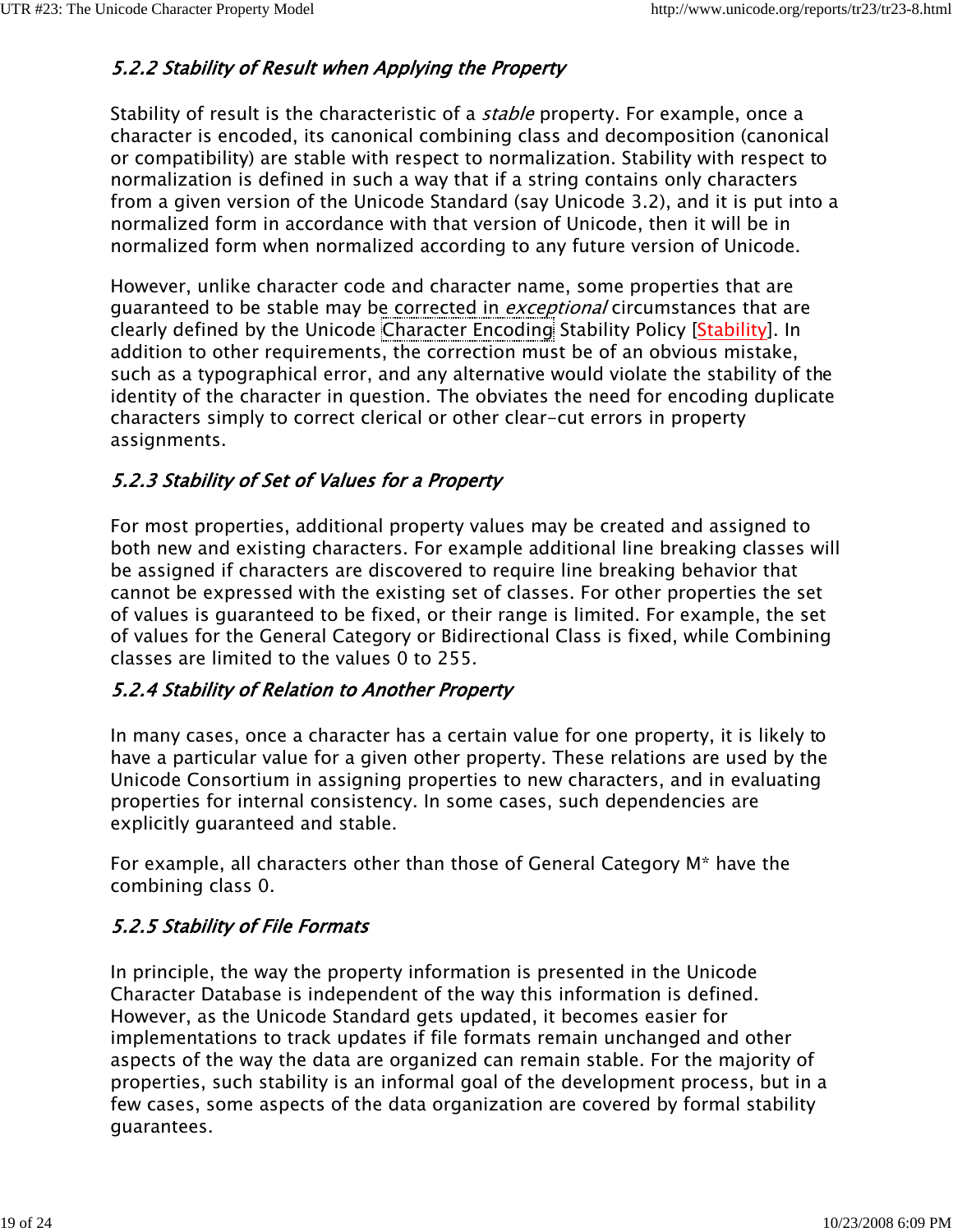For example, Canonical and Compatibility mappings are always in canonical order, and the resulting recursive decomposition will also be in canonical order. Canonical mappings are also always limited either to a single value or to a pair. The second character in the pair cannot itself have a canonical mapping.

## 5.3 Consistency of Properties

In an ideal world, all character properties would be perfectly self-consistent, and related properties would be consistent with each other over the entire range of code points. However, The Unicode Standard is the product of many compromises. It has to strike a balance between uniformity of treatment for similar characters, and compatibility with existing practice for characters inherited from legacy encodings. Because of this balancing act, one can expect a certain number of anomalies in character properties.

Sometimes it may be advantageous for an implementation to purposefully override some of the anomalous property values, increasing the efficiency and uniformity of algorithms—as long as the results they produce do not conflict with those specified by the normative properties of this standard. See Chapter 4, *Character* Properties in [Unicode] for some examples.

Property values assigned to new characters added to the Unicode Standard are generally defined so that related characters are given consistent values, unless deliberate exceptions are needed. For some properties, definite links between that property and one or more other properties are defined. For example, for the LineBreak property, many line break classes are defined in relation to General Category values.

There are some properties that are interrelated or that are derived from a combination of other properties, with or without a list of explicit exceptions. When properties are assigned to newly assigned characters, or when properties are adjusted, it is necessary to take into account all existing relevant properties, any derivational relations to derived properties, and all property stability guarantees.

## 5.4 Provisional Properties

Some of the information provided about characters in the Unicode Character Database constitutes provisional data. Provisional property data may capture partial or preliminary information. Such data may contain errors or omissions, or otherwise not be ready for systematic use; however, provisional property data are included in the data files for distribution partly to encourage review and improvement of the information. For example, a number of the tags in the Unihan database provide provisional property values of various sorts about Han characters.

## 5.5 Stabilized Properties

Occasionally, as the standard matures, and new characters, properties or algorithms are defined, the information presented in an existing property may be better represented via other properties, or it may no longer make sense to extend the property to new characters. Such a property may then no longer be maintained in future versions of the Unicode Standard. In that case, it will be designated as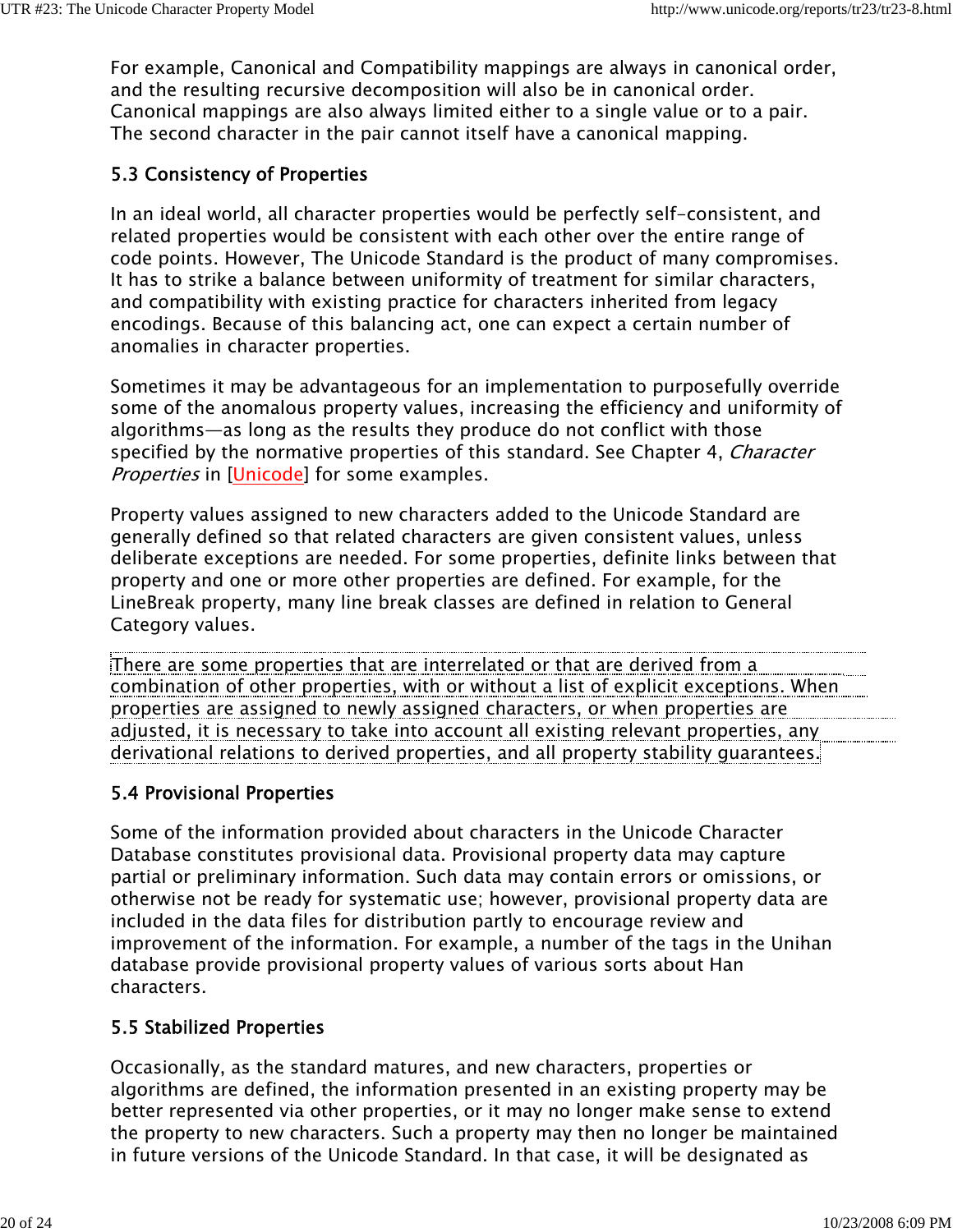stabilized. For backwards compatibility, a stabilized property will remain part of the Unicode Character database, but will not be updated or corrected.

An example of a stabilized property is Hyphen.

## 6. Special Property Values

#### 6.1 Not Applicable Value

Limited properties apply to only a subset of characters. Where these properties are implemented as a partition of the Unicode code space, the characters to which the property does not apply are given a special value denoting that the property does not apply. The "not applicable" value may be the explicit value "N/A" or, for some properties, take other values such as "XX".

#### 6.2 Default Values

Implementations often need specific properties for *all* code points, including those that are unassigned. To meet this need, the Unicode standard assigns default properties to ranges of unassigned code points.

All implementations of the Unicode Standard should endeavor to handle additions to the character repertoire gracefully. In some cases this may require that an implementation attempts to 'anticipate' likely property values for code points for which characters have not yet been defined, but where surrounding characters exist that make it probable that similar characters will be assigned to the code point in question.

There are three strategies:

- 1. Rely on the recommendation from the Unicode Consortium. For example, for the Bidirectional Class, the Unicode Consortium has published recommended default values for all code points. For details of these recommendations for various properties see [UCDDoc].
- 2. Treat the unassigned areas of a given character block as if they had property values common to other characters of the block. A variation of this scheme bridges small gaps in the allocation inside a block by using the property values for the characters bracketing the hole.
- 3. Give an unassigned *code point* an implementation defined default property that will result in graceful if not completely correct behavior, if an encoded characters is later assigned at that code point.

Each of these strategies has advantages and drawbacks, and none can guarantee that the behavior of an implementation that is conformant to a prior version of the Unicode Standard will support characters added in a later version of the Unicode Standard in precisely the same way as an implementation that is conformant to the later version. The most that can be hoped for, is that the earlier implementation will behave more gracefully in such circumstances.

In principle, default values are temporary: they are superseded by final assignments once characters are assigned to a given code point.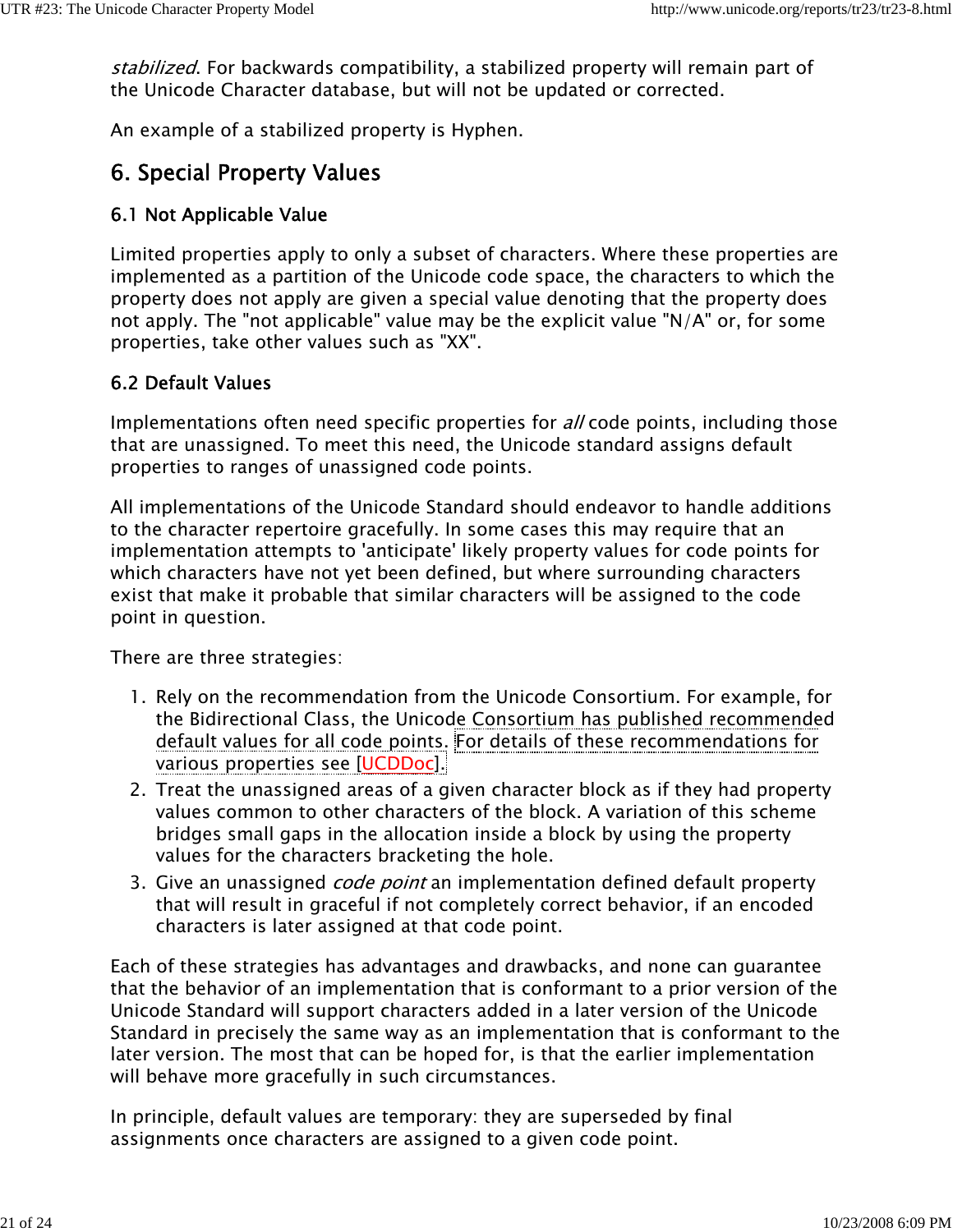For noncharacter code points, a character property function would return the same value as the default value for unassigned characters.

## 6.3 Preliminary Property Assignments

Sometimes, a determination and assignment of property values can be made, but the information on which it was based may be incomplete or preliminary. In such cases, the property value may be changed when better information becomes available. Currently, there is no machine readable way to provide information about the confidence of a property assignment; however, the text of the Standard or a Technical Report defining the property may provide general indications of preliminary status of property assignments where they are known.

This is distinct from provisional properties, where the entire property is preliminary.

## References

| [Alias]     | <b>Property Aliases</b>                                             |
|-------------|---------------------------------------------------------------------|
|             | http://www.unicode.org/unicode/Public/UNIDATA/PropertyAliases.txt   |
| [Bidi]      | Unicode Standard Annex #9: The Unicode Bidirectional Algorithm      |
|             | http://www.unicode.org/reports/tr9/                                 |
| [Charts]    | The online code charts can be found at                              |
|             | http://www.unicode.org/charts/ An index to characters names with    |
|             | links to the corresponding chart is found at                        |
|             | http://www.unicode.org/charts/charindex.html                        |
| [EAW]       | Unicode Standard Annex #11: East Asian Width                        |
|             | http://www.unicode.org/reports/tr11/                                |
| [Feedback]  | Reporting Errors and Requesting Information Online                  |
|             | http://www.unicode.org/reporting.html                               |
| [FAQ]       | <b>Unicode Frequently Asked Questions</b>                           |
|             | http://www.unicode.org/faq/                                         |
|             | For answers to common questions on technical issues.                |
| [Glossary]  | <b>Unicode Glossary</b>                                             |
|             | http://www.unicode.org/glossary/                                    |
|             | For explanations of terminology used in this and other documents.   |
|             | [LineBreak] Unicode Standard Annex #14: Unicode Line Breaking       |
|             | <b>Properties Algorithm</b>                                         |
|             | http://www.unicode.org/reports/tr14/                                |
| [Normal]    | Unicode Technical Report #15: Unicode Normalization Forms           |
|             | http://www.unicode.org/unicode/reports/tr15/                        |
| [RegEx]     | Unicode Technical Standard #18: Unicode Regular Expressions         |
|             | http://www.unicode.org/unicode/reports/tr18/                        |
| [Reports]   | <b>Unicode Technical Reports</b>                                    |
|             | http://www.unicode.org/reports/                                     |
|             | For information on the status and development process for technical |
|             | reports, and for a list of technical reports.                       |
| [Stability] | Unicode Character Encoding Stability Policy                         |
|             | http://www.unicode.org/policies/stability_policy.html               |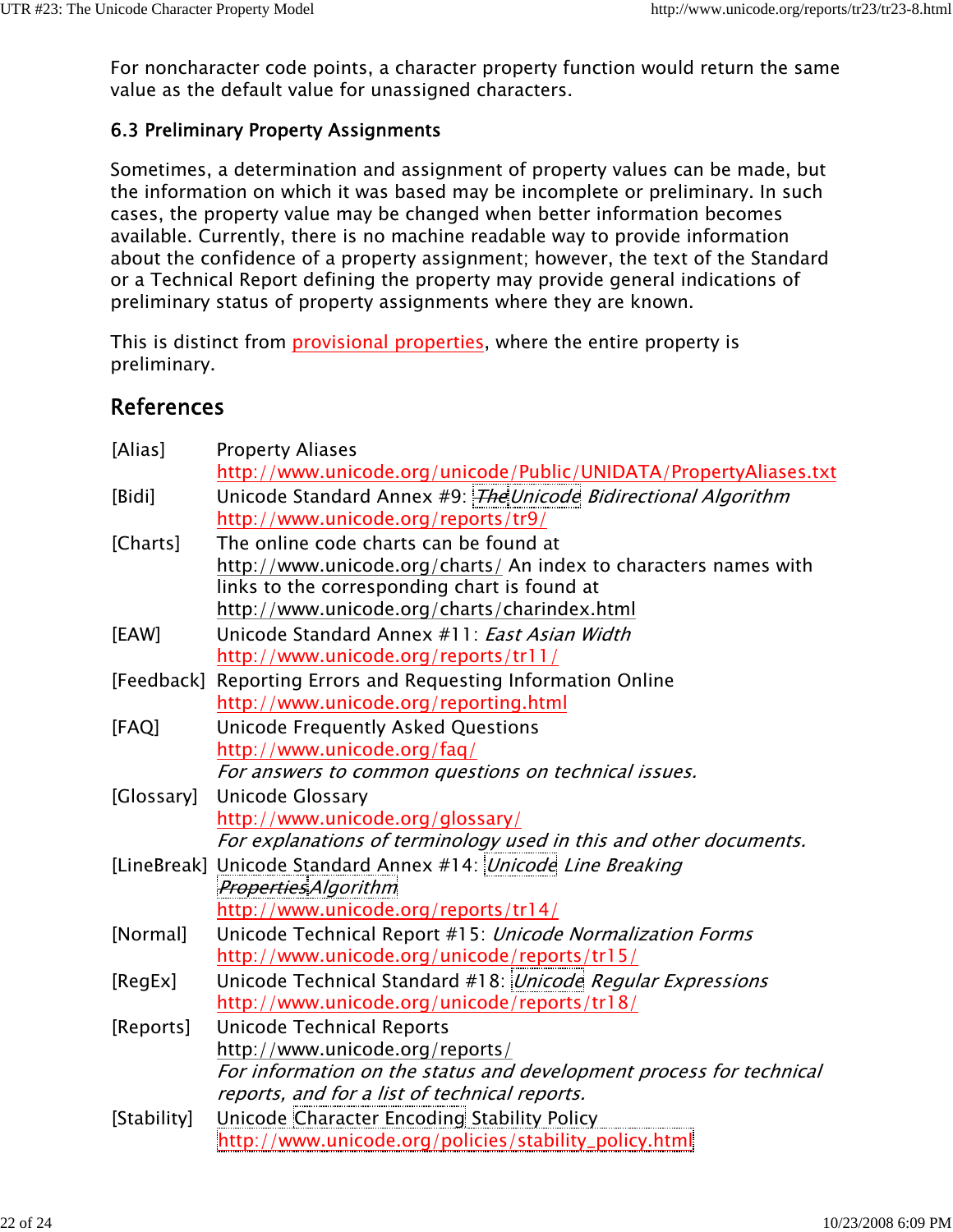| [UCA]                               | Unicode Technical Standard #10: <i>Unicode Collation Algorithm</i>   |
|-------------------------------------|----------------------------------------------------------------------|
|                                     | http://www.unicode.org/reports/tr10/                                 |
| [UCD]                               | About the Unicode Character Database.                                |
|                                     | http://www.unicode.org/ucd/                                          |
|                                     | For an overview of the Unicode Character Database                    |
| [UCDDoc]                            | Unicode Character Database.                                          |
|                                     | <mark>/ww.unicode.org/Public/UNIDAT/</mark>                          |
|                                     | $\frac{1}{2}$ http://www.unicode.org/reports/tr44/                   |
|                                     | For documentation of the contents of the Unicode Character Database  |
|                                     | and its associated files                                             |
| [Unicode]                           | The Unicode Standard                                                 |
|                                     | For the latest version see: http://www.unicode.org/versions/latest/. |
|                                     | For the last major version see: The Unicode Consortium. The Unicode  |
|                                     | Standard, Version 5.0. (Boston, MA, Addison-Wesley, 2003.            |
|                                     | $0 - 321 - 48091 - 0$ .                                              |
| [Unihan]                            | The Unihan Database.                                                 |
|                                     | For character information about CJK ideographs; for more information |
|                                     | about the database see [UCDDoc].                                     |
|                                     | The database itself is a available online at                         |
|                                     | http://www.unicode.org/Public/UNIDATA/Unihan.zip (5 MB)              |
| [UTC]                               | The Unicode Technical Committee, for more information see            |
|                                     | http://www.unicode.org/consortium/utc.html                           |
| [ValueAlias] Property Value Aliases |                                                                      |
|                                     | http://www.unicode.org/Public/UNIDATA/PropertyValueAliases.txt       |
| [Versions]                          | Versions of the Unicode Standard                                     |
|                                     | http://www.unicode.org/standard/versions/                            |
|                                     | For information on version numbering, and citing and referencing the |
|                                     | Unicode Standard, the Unicode Character Database, and Unicode        |
|                                     | <b>Technical Reports.</b>                                            |

## Acknowledgements

The authors wishes to thank Ken Whistler and Mark Davis for their his extensive contributions and insightful comments, and Dr. Julie Allen for extensive copy-editing.

# Revisions Modifications

Changes from previous revisions The following summarizes modifications from the previous version of this document.

## Revision 8 [KW]

- Added a note on constraints on new property additions.
- Updated titles of some references. Other minor edits.
- Reformatted modifications section to follow bulleted UTR style.
- Dropped irrelevant early draft modification information preceding the first approved version.
- Added Ken Whistler as author.